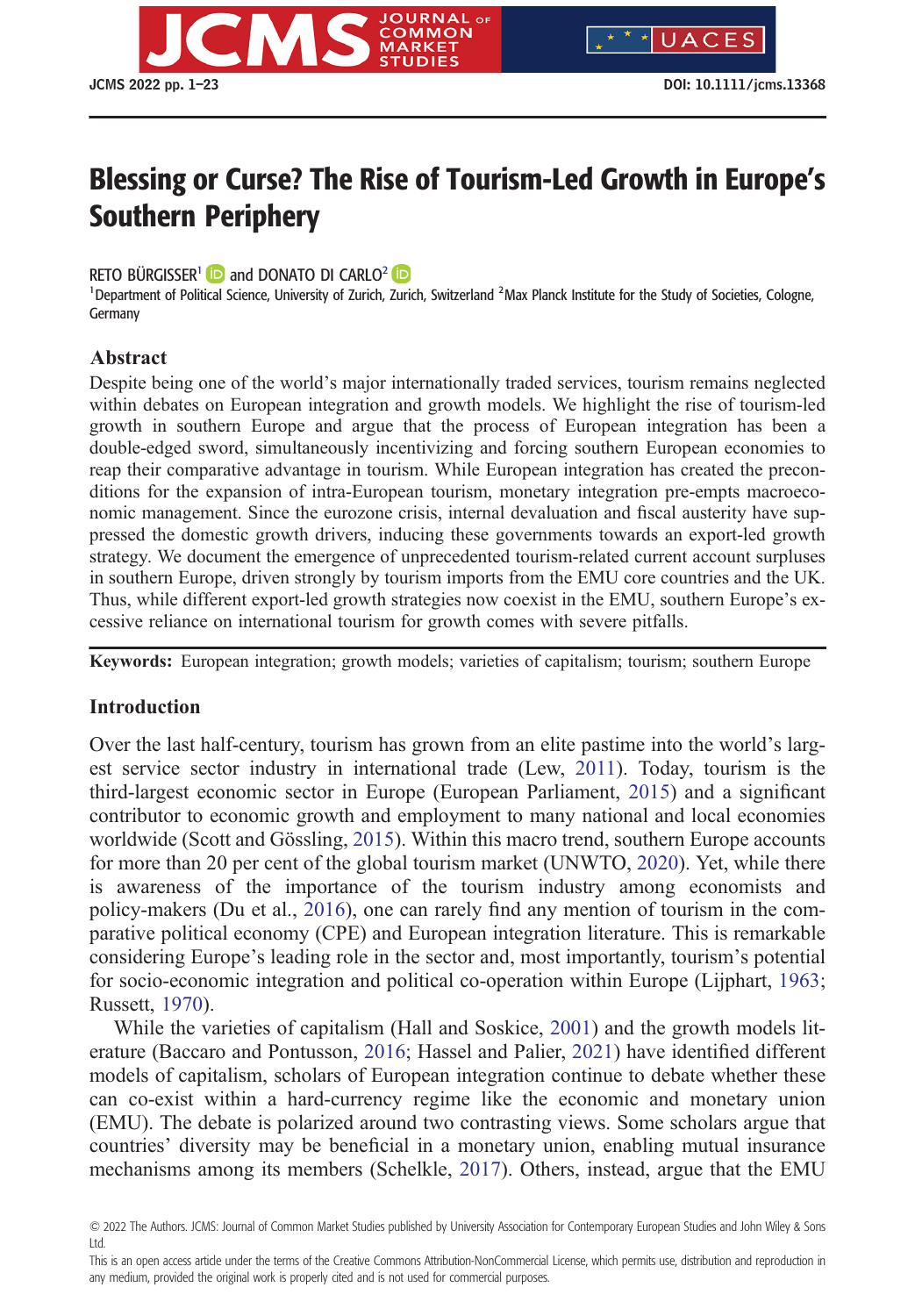destroys the governance capabilities (that is, exchange rate and countercyclical fiscal policies) on which the domestic demand-led countries of southern Europe have historically relied. Thus, participation in the EMU rewards export-led growth strategies pursued by the EMU core countries while it precludes domestic demand-led growth strategies of the southern countries (Hall, [2014](#page-19-0)). This article contributes to the ongoing debate (Johnston and Regan, [2016,](#page-20-0) [2018\)](#page-20-0) by highlighting the rise of tourism-led growth in southern Europe since the eurozone crisis.

Despite its richness, this debate has overlooked the growing economic importance of tourism in Europe. While EMU core countries have long relied on net exports from manufacturing goods (for example, Germany) or high-end services (for example, the Netherlands) as drivers of aggregate demand (Hassel and Palier, [2021\)](#page-19-0), growth in southern Europe was mainly consumption-led and fuelled by financial integration and capital flows from EMU core countries (Fuller, [2018](#page-19-0); Jones, [2016](#page-21-0); Stockhammer, 2016). Once capital dried up during the eurozone crisis, fiscal austerity plus internal devaluations forced southern European countries into export-led growth (Afonso, [2019](#page-17-0); Perez and Matsaganis, [2019](#page-21-0); Scharpf, [2016\)](#page-21-0). While this is well known, we complement this argument by documenting the emergence of a third variant of export-led growth strategy in the EMU based on internationally traded tourism services, which today account for a substantial and growing part of southern Europe's exports. By tracing the evolution of current account (CA) balances, we argue that, from 2010 onwards, CA surpluses from international tourism have grown to unprecedented levels, highlighting the increasing reliance of Southern Europe on tourism-related surpluses to export their way to growth within the EMU.

Moreover, through the analysis of bilateral CA balances, we also show that northern and southern Europe have become increasingly integrated through international tourism transactions. Since the crisis, southern Europe has substantially expanded its tourism CA surpluses vis-à-vis EMU core countries and the UK. Although we cannot provide conclusive evidence, we hypothesize that this process has likely been driven by a combination of internal devaluation and governments' industrial policies aimed at upgrading, diversifying, and promoting their domestic tourism industries in the ever-expanding international tourism markets. We posit that the Single European Aviation Market (SEAM) and travel and visa liberalizations have created the preconditions for an unprecedented expansion of intra-European travel. At the same time, EU state-aid prohibitions and a hard currency regime *cum* legal constraints on national budgets pre-empt southern European countries' previous capacity to pursue growth strategies centred on expansionary fiscal and wage policy-making as well as competitive devaluations. Thus, the process of European integration has created both incentives and constraints, forcing southern European countries to capitalize on their comparative advantages in international tourism. Tourism-led growth now provides these economies with an option for export-led growth compatible with the requirements of the EMU's hard currency regime and Europe's regulatory state.

This article contributes to European political economy scholarship both theoretically and empirically. First, we contribute to burgeoning debates on growth models by urging attention to international tourism as a full-fledged growth strategy. For peripheral economies with suitable pre-conditions (for example, warm climate, coastlines, cultural heritage), tourism represents a developmental strategy worth studying alongside other growth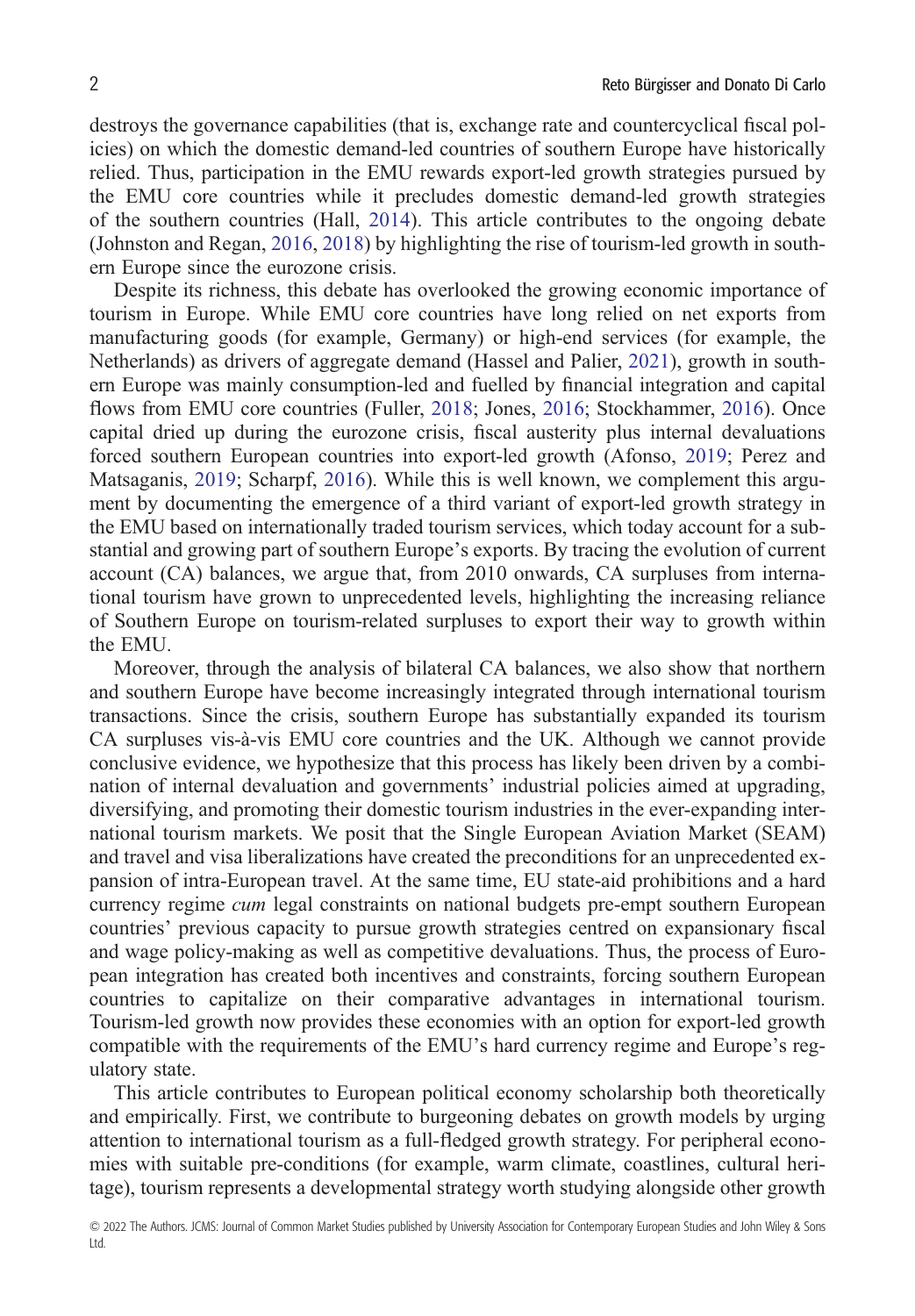strategies based on foreign direct investment (FDI) and tax dumping (Ban and Adascalitei, [2020](#page-18-0); Bohle and Regan, [2021](#page-18-0)). Second, we contribute to political economy debates on European integration by highlighting the growing international interdependence of southern Europe's tourism-led growth strategies with northern Europe's strategies of export-led growth and privatized Keynesianism in the UK.

The article proceeds as follows. We first locate tourism within key debates on growth models and European integration. Then, we introduce international tourism as an export-led strategy and briefly discuss how European integration contributed to its expansion. After that, we trace the evolution of southern Europe's growth models and demonstrate the rise of tourism-led growth. We conclude by discussing the perils of an excessive reliance on tourism and sketching a future research agenda on the comparative political economy of tourism.

#### **I. The Political Economy of European Economic and Monetary Integration**

The process of European economic and monetary integration was premised on the idea that free trade within a European single market would benefit both producers and consumers thanks to firms' economies of scale and countries' greater specialization based on their respective comparative advantages (European Commission, [1985\)](#page-19-0). A single currency was seen as complementary to enhance these gains from trade by reducing transaction costs and guaranteeing macroeconomic stability (European Commission, [1990\)](#page-19-0). While the theory of optimal currency areas portrayed monetary integration as beneficial only for Member States with flexible labour markets or synchronized business cycles,<sup>1</sup> integration proceeded under the assumption that greater competition and economic/financial integration would induce governments to generate the institutional and economic convergence necessary for a common currency to work (Frankel and Rose, [1998\)](#page-19-0).

Yet, three decades later, structural differences among European countries persist (Höpner and Schäfer, [2012\)](#page-20-0). Within the EMU, mounting economic divergence between core countries and southern peripheral economies has instead ensued (Gambarotto and Solari, [2015\)](#page-19-0). Against this backdrop, scholars of the political economy of European integration debate whether European integration can successfully accommodate different varieties of capitalism or growth models (Höpner and Schäfer, [2010;](#page-20-0) Johnston and Regan, [2018;](#page-20-0) Scharpf, [1999](#page-21-0); Stockhammer, [2016\)](#page-21-0) without a political union capable of supranational macroeconomic stabilization and social protection (McNamara et al., [2015](#page-20-0); Scharpf, [2014](#page-21-0)).

Some scholars argue that the diversity of European political economies within the EMU allows for forms of monetary solidarity by providing diverse countries with mechanisms for mutual insurance for income and consumption smoothing (Schelkle, [2017\)](#page-21-0). Others oppose this view on three grounds: (1) the very crisis of the EMU was in the first place due to its members' incompatible growth models joined together within a system of fixed exchange rates which penalizes the previously soft-currency regimes of southern Europe (Hancké, [2013;](#page-19-0) Höpner and Lutter, [2018](#page-20-0); Johnston and Regan, [2016](#page-20-0); Scharpf, [2011](#page-21-0)); (2) the euro can now only be saved at the cost of suppressing democracy

<sup>1</sup>As noted by some prominent US economists, these conditions were hardly achieved in Europe at the time (Feldstein, [1997\)](#page-19-0). For an extensive review on EMU and the theory of optimal currency areas, see Mongelli ([2005\)](#page-20-0).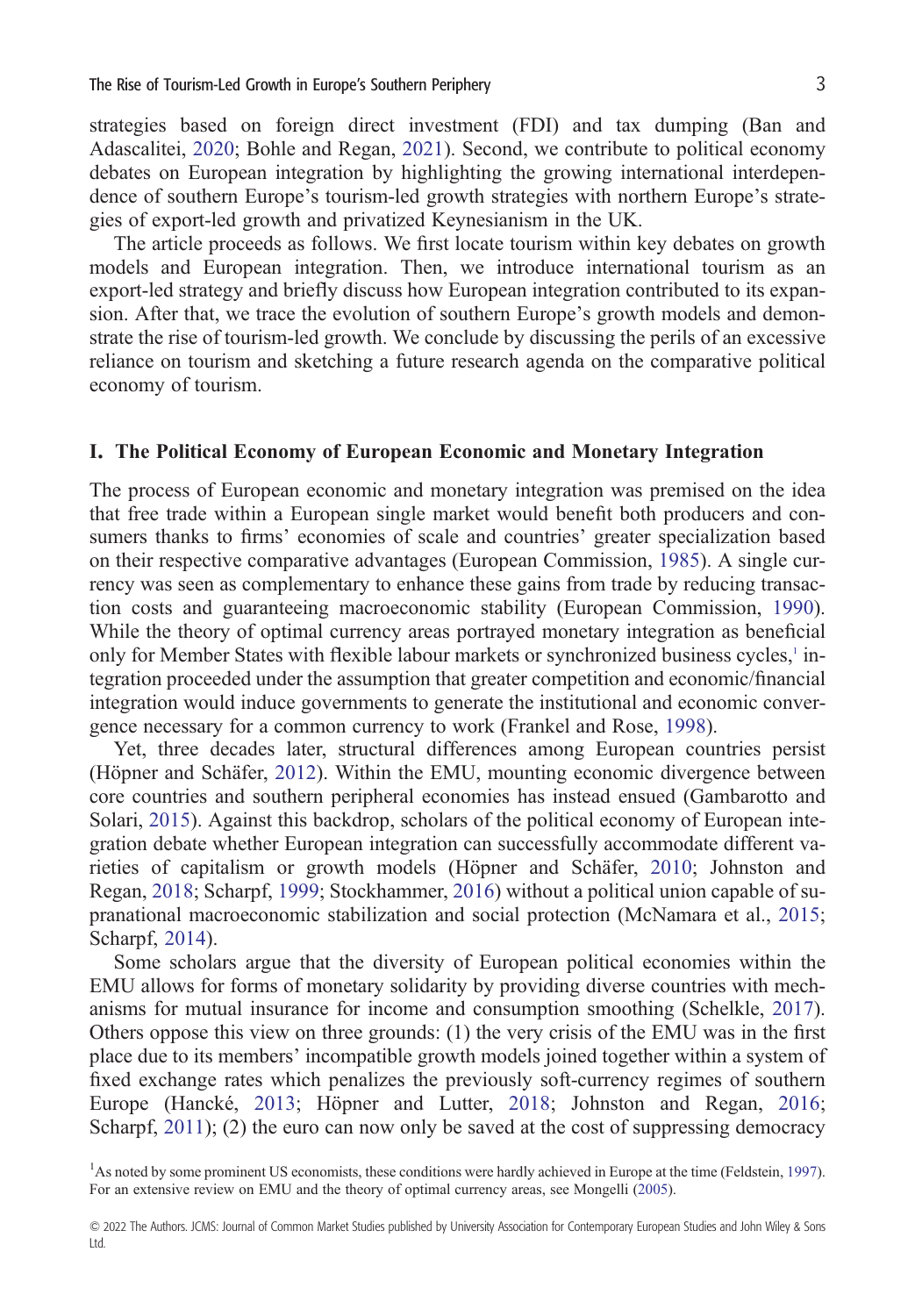in southern Europe (Crum, [2013\)](#page-18-0); (3) since the crisis, the EMU's strengthened economic governance imposes a process of 'forced structural convergence' on southern economies (Regan, [2017](#page-21-0); Scharpf, [2016\)](#page-21-0). Scholars have highlighted how northern European countries dispose of the institutional complementarities necessary for an export-led growth strategy suitable for economic success within the EMU (Hall, [2014](#page-19-0)). On the contrary, lacking these institutional prerequisites, southern Europe's economies that have traditionally relied on domestic demand-led growth strategies find it hard to operate successfully in the EMU without currency devaluations and tools for aggregate demand management (Hassel, [2014](#page-19-0); Iversen et al., [2016\)](#page-20-0). Therefore, due to fiscal austerity, internal devaluations and market-enhancing structural reforms, the EMU suppresses domestic growth drivers and forces southern economies into export-led growth (Scharpf, [2016](#page-21-0)).

Despite their richness, current debates on the political economy of Europe have so far overlooked the implications of European integration for the steep rise of the international tourism industry and the consequences this development has had for the reconfiguration of southern Europe's growth models within the EMU. We contribute to these debates by highlighting how European integration has put in place the preconditions for expanding the international tourism industry. We demonstrate that southern European economies have increasingly exploited their comparative advantage in the tourism industry vis-à-vis northern Europe's countries to rekindle their export-led growth strategies within Europe's post-crisis constrained governance environment.

#### **II. International Tourism as an Export-Led Growth Strategy**

The classic varieties of capitalism literature had identified four different models of capitalism: coordinated market economies (CMEs), liberal market economies (LMEs), mixed market economies (MMEs) (Hall and Soskice, [2001](#page-19-0); Molina and Rhodes, [2006](#page-20-0)) and economies dependent on FDI (Nölke and Vliegenthart, [2009](#page-21-0)). Instead, the current growth models literature categorizes countries based on an economy's main drivers of aggregate demand formation (Baccaro and Pontusson, [2016](#page-17-0)). Northern Europe's CMEs consist of export-led growth models with subdued domestic demand and a specialization in manufacturing goods' exports (Austria, Belgium, Germany) and 'balanced growth models' with extensive exports of ICT-based services and high domestic demand (Nordic countries, the Netherlands). The United Kingdom is an LME that relies on consumption-led growth underpinned by deregulated access to credit and vibrant housing markets – also known as 'privatized Keynesianism' (Crouch, [2009\)](#page-18-0). Central and eastern European economies and Ireland largely rely on lower labour costs and/or favourable tax schemes and incentives to attract FDI by multinational corporations to generate growth and jobs (Ban and Adascalitei, [2020](#page-18-0); Bohle and Regan, [2021;](#page-18-0) Reurink and Garcia-Bernardo, [2020\)](#page-21-0). Lastly, before the eurozone crisis, the MMEs of southern Europe relied on domestic private and public consumption underpinned by easy access to credit and/or generous wage and fiscal policies (Hassel and Palier, [2021\)](#page-19-0).

Along these ideal types identified by the literature, we conceptualize and add a hitherto overlooked export-led growth strategy centred on exporting international tourism services. According to standard classifications, tourism consists of 'the activity of visitors taking a trip to a main destination outside the usual environment, for less than a year, for any main purpose, including business, leisure or other personal purposes, other than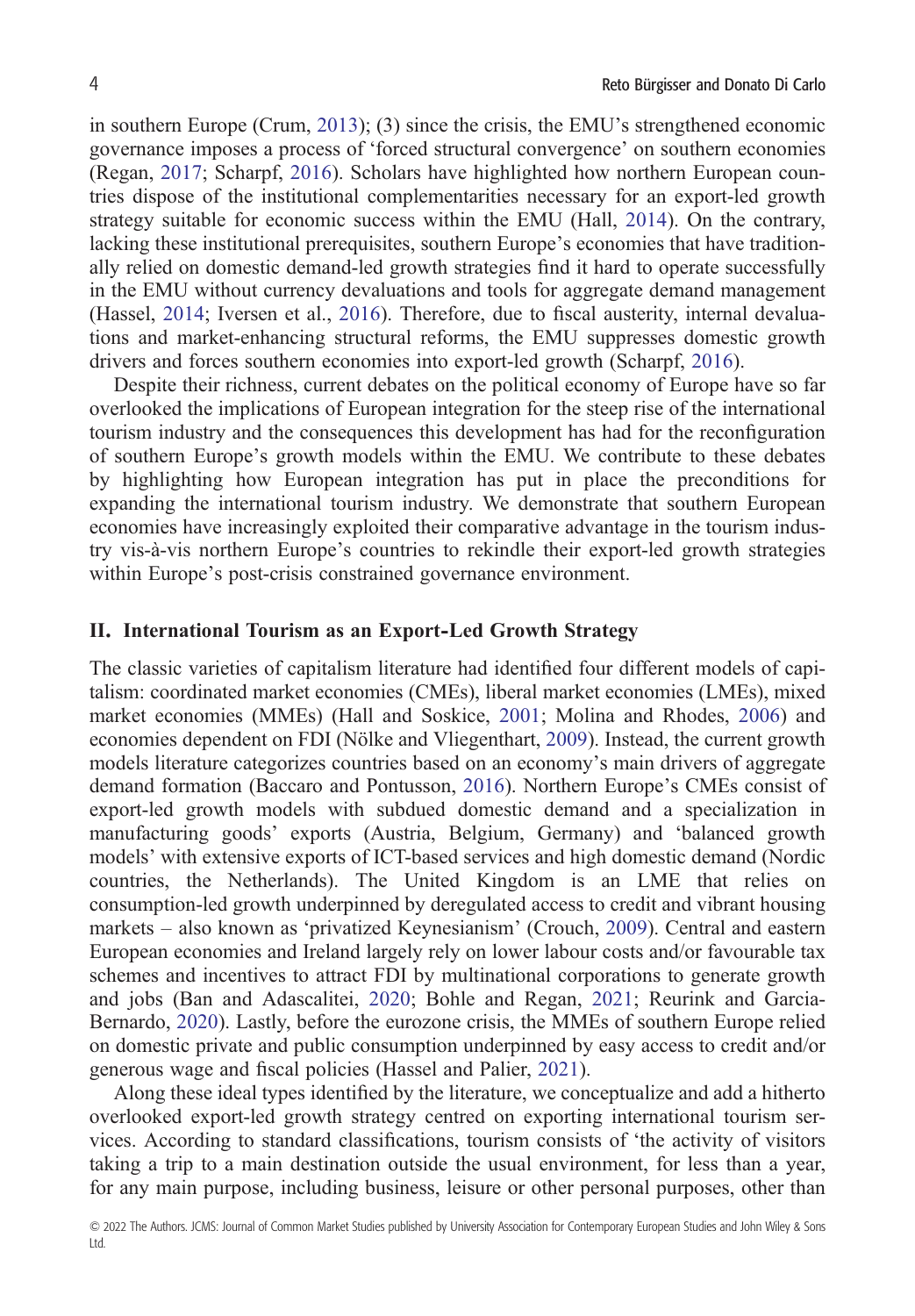to be employed by a resident entity in the place visited' (Eurostat, [2014](#page-19-0)). Three types of tourism activities can be distinguished. *Domestic tourism* consists of within-country tourism by residents. Travels by incoming foreign tourists are considered as *inbound tourism*, and vice versa *outbound tourism*. Even though domestic tourism is a hefty economic sector in many countries and constitutes an essential component of private consumption, to study the importance of tourism as an export-led growth strategy, we will focus only on international tourism, that is, inbound/outbound tourism.

Today, international tourism is one of the world's major internationally traded services. Its transactions are recorded in the 'travel' and 'passenger transport' items of the balance of payment's current account. To assess the economic contribution of tourism, we rely mainly on data provided by the World Tourism Organization (UNWTO), which has developed a harmonized system of tourism satellite accounts together with the Organisation for Economic Co-operation and Development (OECD) and Eurostat. Inbound tourism is an export component (X) because foreign visitors travel to the country and acquire locally produced tourism services spending their foreign currency earned in the country of residence. Vice versa, outbound tourism is an import component (M). Given the aggregate demand (AD) equation, where:

$$
AD = C + I + G + (X-M),
$$

international tourism's net contribution to aggregate demand<sup>2</sup> is positive when receipts from inbound tourism exceed those from outbound tourism, that is, when  $(X - M) > 0$ .

In multiple ways, international tourism surpluses contribute to economic growth, employment, foreign exchange earnings and tax income (Clancy, [1999;](#page-18-0) UNCTAD, [1998\)](#page-21-0). Historically, tourism – in liaison with remittances – has played a vital role in fostering the industrialization of those developing countries that lacked the domestic factors of production (De Kadt, [1984](#page-18-0)). This is because importing capital goods or raw materials from abroad implies deficits in the current account, which must be financed through exports. Inbound tourism has an essential developmental function because it mitigates the balance of payment constraints by bringing foreign exchange into the country. Foreign currency's availability, in turn, could be exploited to import the capital goods and raw materials needed to kick-start industrialization (McKinnon, [1964\)](#page-20-0). Furthermore, tourism can contribute to development by stimulating governments' investment in physical infrastructures and human capital, thereby increasing productivity and generating positive externalities (Blake et al., [2006](#page-18-0)). It is also an important driver of employment creation, providing income to households that underpins domestic consumption (Lee and Chang, [2008\)](#page-20-0).

However, an excessive reliance on tourism-led growth comes with notable pitfalls. First, critical scholars link tourism to dependency theory and denounce a new form of colonialism whereby foreign multinationals invest in developing countries' touristic destinations and deprive the local population of the profits generated through the intensive

<sup>&</sup>lt;sup>2</sup> Focusing only on the current account likely underestimates the actual contribution of tourism to domestic growth because it does not consider foreign tourists' consumption of goods and services other than travel and transport. Moreover, tourism does not sell just one product and decomposing each industry into tourism- and non-tourism-related components is challenging. Some scholars recommend the analysis of backward and forward linkages to fully assess the economic impact of tourism (Cai et al., [2006\)](#page-18-0), which, however, goes beyond the scope of this article.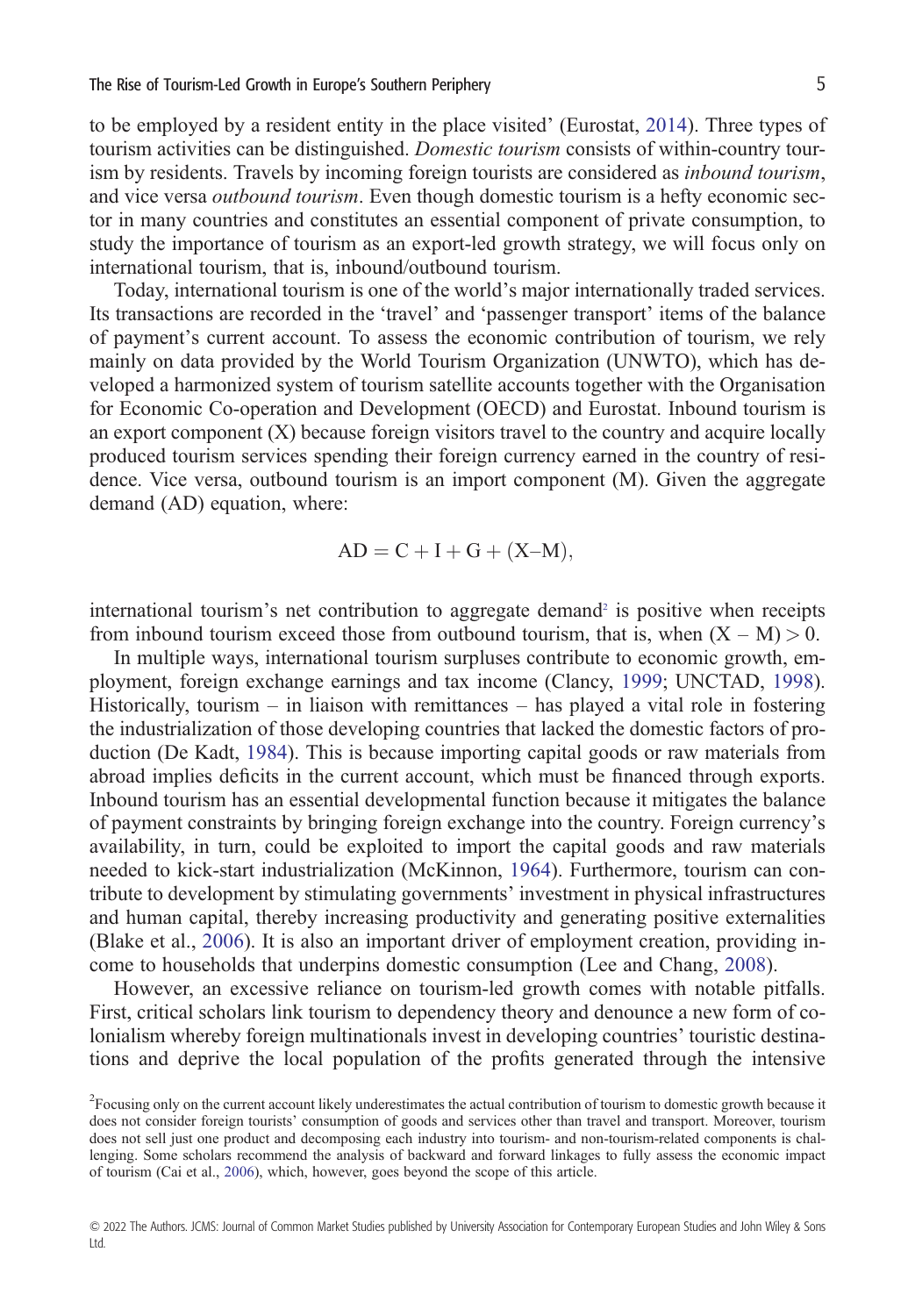exploitation of local natural resources.<sup>3</sup> Second, as a growth strategy dependent on foreign tourists' inflows, an excessive reliance on tourism makes the country highly vulnerable to exogenous shocks such as the recent outbreak of the Covid-19 pandemic (Financial Times, [2021\)](#page-19-0) or terrorism (Fauzel and Seetanah, [2021](#page-19-0); Pizam and Smith, [2000](#page-21-0)). Third, excessive reliance on tourism leads to a restructuring of the economy around low productivity, low value-added sectors, characterized by seasonal jobs and precarious employment (Eurofound, [2012\)](#page-19-0). Fourth, tourism can have severe adverse effects on the environment and on socio-cultural spaces; not only due to the expansion of the airline industry but also the erosion of public infrastructures due to extensive use by foreign tourists, the commodification and over-utilization of natural resources, vandalism and damage to over-crowded cultural sites (Tisdell, [1987](#page-21-0)).

At any rate, for lack of better alternatives, international tourism can become a full-fledged strategy for governments to generate growth and employment, particularly for less developed countries unable to compete with advanced economies in high-end manufacturing or the knowledge economy. Yet, for such a growth strategy to be successful, countries need a liberal travel visa regime to minimize transaction costs for foreign tourists and a cheap and competitive passenger transportation system to facilitate travels. By putting these conditions into place, European integration has been key to fostering the rise of the European tourism industry.

#### **III. How European Integration Has Underpinned the Expansion of Tourism**

Tourism is not mentioned in the EU treaties until 1992 when the Maastricht Treaty introduced the possibility for the EU to take 'measures in the spheres of energy, civil protection, and tourism'. The European Commission has long aimed at expanding its competencies in tourism policy, which it has used strategically to foster the completion of the EU single market (Estol and Font, [2016\)](#page-19-0). However, a full-fledged EU tourism policy remains limited due to the lack of direct competencies and unanimity requirements in the European Council (European Parliament, [2015\)](#page-19-0). Member States have thus jealously protected and advanced their national interests in tourism policy due to its strategic importance for achieving balance of payment parity (Estol and Font, [2016](#page-19-0), p. 231). With the Lisbon Treaty, the EU eventually acquired competencies to encourage and promote co-operation between Member States in tourism policy. However, EU competencies remain anchored to the principle of subsidiarity and the EU can only 'support, coordinate or supplement' (art. 6, TFEU) Member States' actions. Any harmonization of Member States' laws and regulations related to tourism is explicitly excluded (art. 195, TFEU). Yet, tourism has indirectly benefited from the process of European integration in multiple ways (see Table [1\)](#page-6-0).

First, a liberal visa regime and the right to free movement have facilitated travels within the EU. Thanks to the Schengen agreements (1985 and 1990), since the mid-1990s, tourists have benefited from a common visa policy for short stays and the gradual removal of internal barriers, enabling persons to cross borders freely irrespective of their nationality. Visa obligations considerably impact tourism since potential travellers may be deterred from traveling if visa procedures are too costly or burdensome. While European

<sup>3</sup>For a review of the dependency literature, see Bianchi [\(2018](#page-18-0), pp. 90–91).

<sup>© 2022</sup> The Authors. JCMS: Journal of Common Market Studies published by University Association for Contemporary European Studies and John Wiley & Sons Ltd.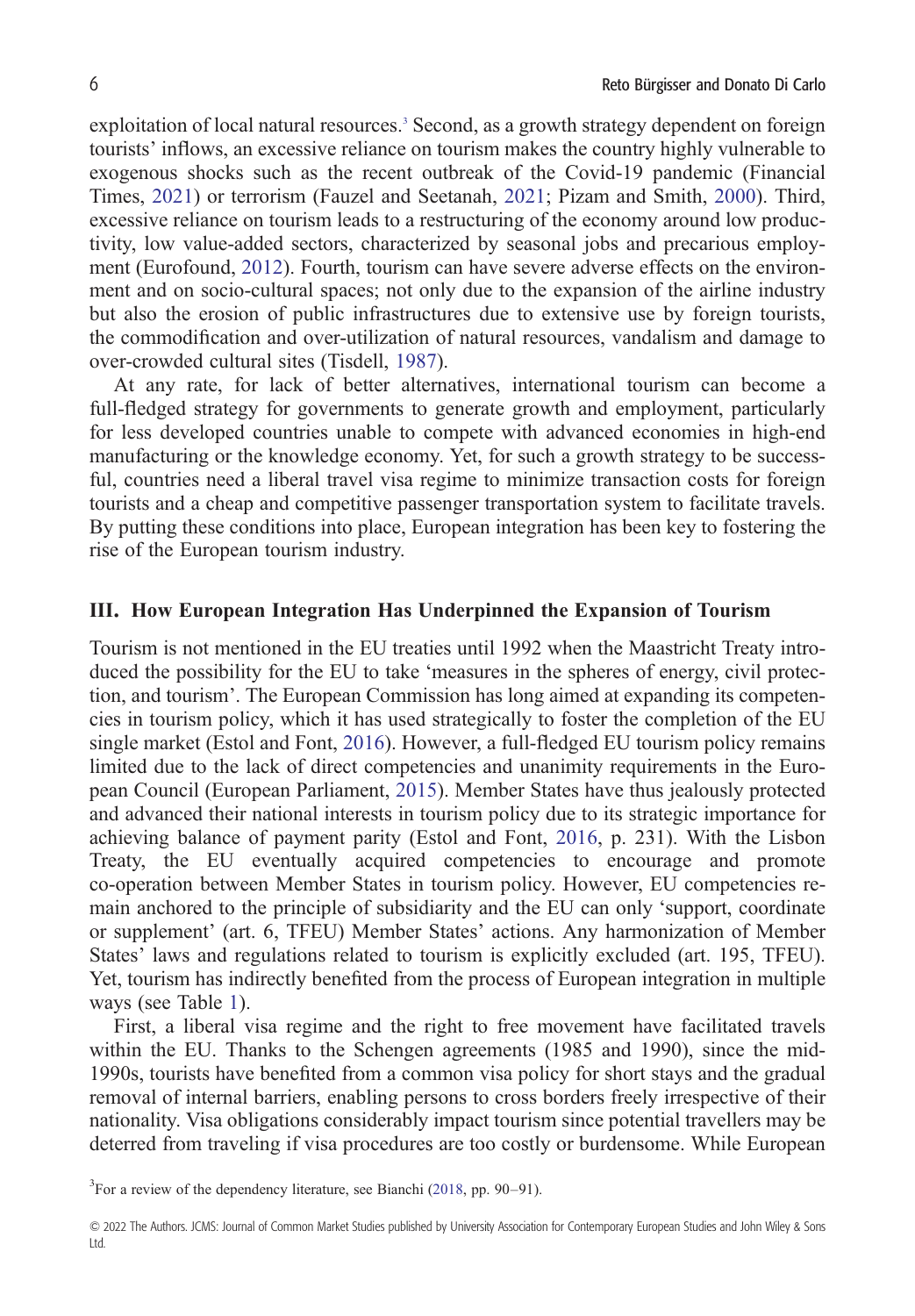| Agreements and regulations                                                                                                                   | Year              | Relevant institutional changes                                                                                                                                                                                                                                                                     | Effects on the tourism industry                                                                                                                                                                                                                                 |
|----------------------------------------------------------------------------------------------------------------------------------------------|-------------------|----------------------------------------------------------------------------------------------------------------------------------------------------------------------------------------------------------------------------------------------------------------------------------------------------|-----------------------------------------------------------------------------------------------------------------------------------------------------------------------------------------------------------------------------------------------------------------|
| Schengen Agreements                                                                                                                          | 1985<br>&<br>1990 | Common visa policy for short<br>stays and removal of internal<br>border controls                                                                                                                                                                                                                   | Persons' freedom to cross<br>internal borders without border<br>checks, irrespective of<br>nationality                                                                                                                                                          |
| 1 <sup>st</sup> legislative package on the<br>liberalization of air transport<br>markets (Council regulations,<br>directives $\&$ decisions) | 1988              | European Commission enabled<br>to apply antitrust regulation to<br>airlines; airlines granted greater<br>pricing freedom; partial<br>liberalization of market access<br>by airlines                                                                                                                | First step in the creation of the<br><b>SEAM</b>                                                                                                                                                                                                                |
| $2nd$ legislative package on the<br>liberalization of air transport<br>markets (Council regulations)                                         | 1990              | Deregulation of air traffic<br>limitations; elimination of<br>governments' discrimination<br>against airlines not<br>substantially owned by a<br>European state                                                                                                                                    | Second step in the creation of<br>the SEAM                                                                                                                                                                                                                      |
| Maastricht Treaty                                                                                                                            | 1992              | Introduction of EU citizenship                                                                                                                                                                                                                                                                     | Institutionalization of<br>individual right for every EU<br>citizen to move and reside in<br><b>EU Member States</b>                                                                                                                                            |
| 3 <sup>rd</sup> legislative package on the<br>liberalization of air transport<br>markets (Council regulations)                               | 1993              | Removal of all significant<br>barriers to market entry;<br>regulation of common safety<br>rules and financial<br>requirements; removal of<br>national restrictions on ticket<br>prices; removal of restrictions<br>on routes; deregulation of fares;<br>permitted foreign ownership of<br>airlines | Third and final step in the<br>gradual establishment of the<br>SEAM, leading to greater<br>competition in air transport<br>markets, lower ticket fares,<br>increased frequency of flights,<br>larger number of routes,<br>emergence of the low-cost<br>airlines |

<span id="page-6-0"></span>Table 1: Defining Moments of European Integration for the Expansion of the Tourism Industry

residents travel freely across the EU, more than 70 per cent of the world's population needed a visa to travel to Europe in 2012, making it one of the most restrictive regions regarding visa obligations for non-Europeans (Attström et al., [2013](#page-17-0)). The 1992 Maastricht Treaty then introduced the concept of EU citizenship and institutionalized the individual right for every EU citizen to move freely across the EU.

Second, tourism has benefited enormously from the deregulation and liberalization of the European air transport markets. The creation of the Single European Aviation Market (SEAM), the poster child of negative integration in Europe, was pushed forward by the strategic actions of the Commission in alignment with the Dutch and British governments (Dobson, [2010\)](#page-18-0). National air transport markets have been liberalized through three legislative packages by the European Council, which were inspired by the requirements of market competition enshrined in the Treaty of Rome (1957) (Button, [2001\)](#page-18-0). Before the 1990s, Europe's aviation market was regulated by bilateral agreements. Strict national regulations regulated routes, fares and market access.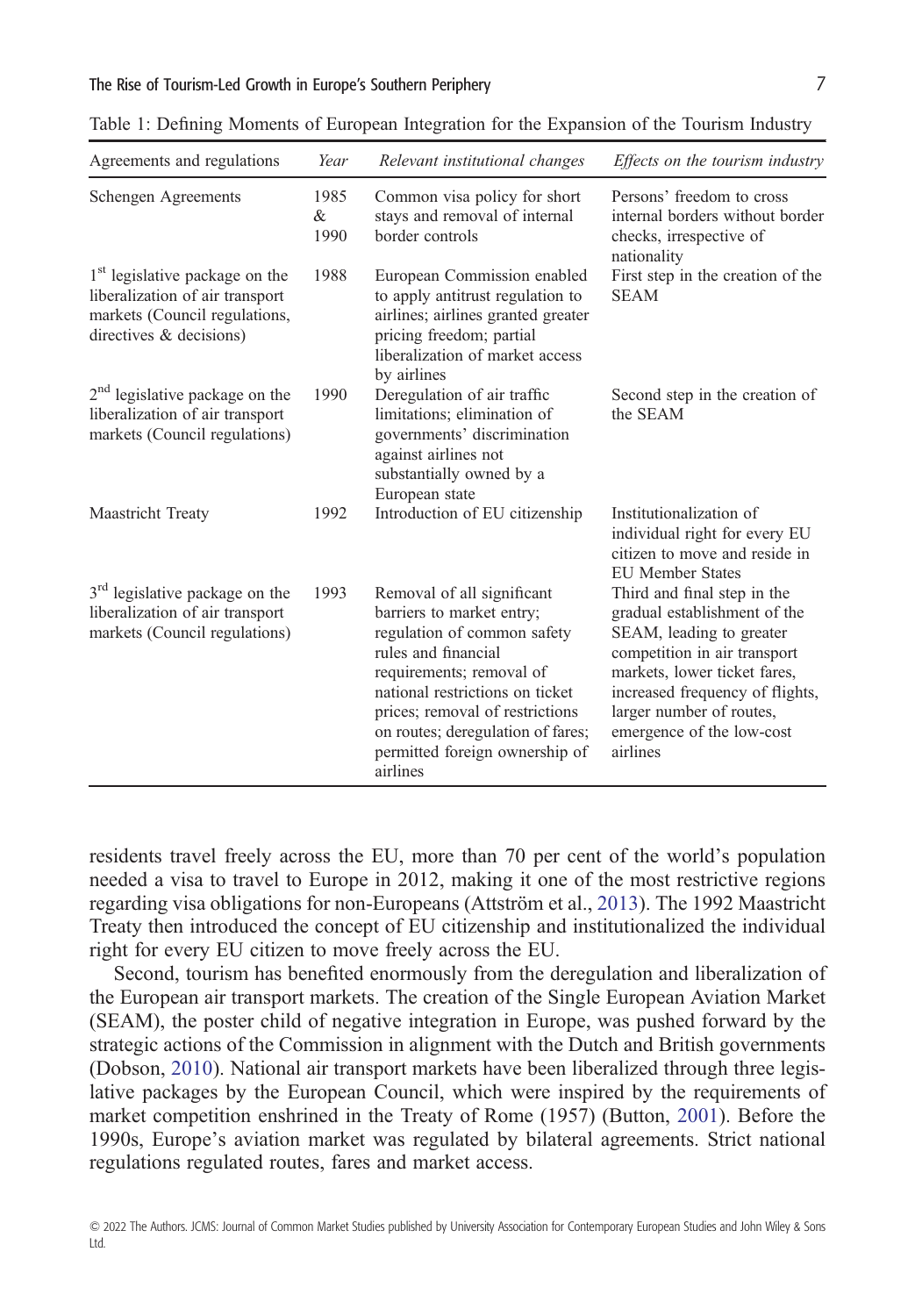Moreover, the market was monopolized by state-owned flag carriers, vigorously protected by state aid (Button and Swann, [1988](#page-18-0)). This regime was misaligned with EU principles of open markets and free competition. During the late 1980s and early 1990s, the European Council proceeded to deregulate and liberalize the European air markets, introducing the freedom for an EU carrier to operate any route within the EU, removing restrictions on their capacity and operations and empowering airlines to set prices by market principles rather than being dictated by government. The liberalization has led to an enormous expansion of the European aviation industry to the benefit of European travellers who have enjoyed more flights, lower fares, a greater number of routes and destinations, not least thanks to the mushrooming of low-cost airlines across Europe (Burghouwt et al., [2015](#page-18-0)). Thus, by the 2000s, the preconditions had been put in place, which would subsequently pave the way for southern European countries' growing reliance on international tourism for growth.

#### **IV. The Rise of Tourism-Led Growth in Southern Europe after the Crisis**

#### *Southern Europe's Growing Peripheralization*

Despite their national differences, Greece, Italy, Portugal and Spain share some key features that have induced scholars to speak of a distinct model of southern European capitalism. These countries had large agricultural sectors and developed into industrialized economies with a substantial lag. Late and disorganized industrialization led to idiosyncratic models of capitalism characterized by inconsistencies between the productive system and the institutional and regulatory setting (Fuà, [1980\)](#page-19-0). These structural weaknesses pushed the state into adopting a direct role in the economic governance of markets to compensate for market failures, promote coordination among market actors and give coherence to the system of capitalist accumulation (Molina and Rhodes, [2006](#page-20-0); Schmidt, [2002\)](#page-21-0). Thus, in the aftermath of World War II, the interventionist state played a central role in shaping and directing markets through regulation and active forms of industrial policy such as direct ownership in strategic sectors (Vernon and Aharoni, [2014\)](#page-22-0), active credit policy and various forms of fiscal subsidies (Shonfield, [1965](#page-21-0); Thatcher, [2014\)](#page-21-0).

In brief, by the 1980s, southern European economies developed into a model of capitalism featuring the following characteristics (Amable, [2003](#page-17-0)): dualized welfare states organized around the central role played by the family and the protection of labour market insiders (Ferrera, [1996](#page-19-0)); dual labour markets with a divide between highly protected insiders and unprotected outsiders; adversarial industrial relations and a fragmented system of interest representation conducive to inflationary wage-setting; the dominance of small and medium enterprises, often family-owned; a bank-based system of corporate governance, often under political control; rooted forms of political clientelism (Hopkin and Mastropaolo, [2001\)](#page-20-0); little investment in research and development, low public expenditures in education, low enrolment rates in tertiary education and weak vocational training systems. Unsurprisingly, these countries pursued production strategies based on price rather than quality competition and were apt to currency devaluations to compensate for systematic expansionary fiscal and wage policies and structural deficiencies (Hancké, [2013](#page-19-0); Scharpf, [2016](#page-21-0)).

<sup>© 2022</sup> The Authors. JCMS: Journal of Common Market Studies published by University Association for Contemporary European Studies and John Wiley & Sons Ltd.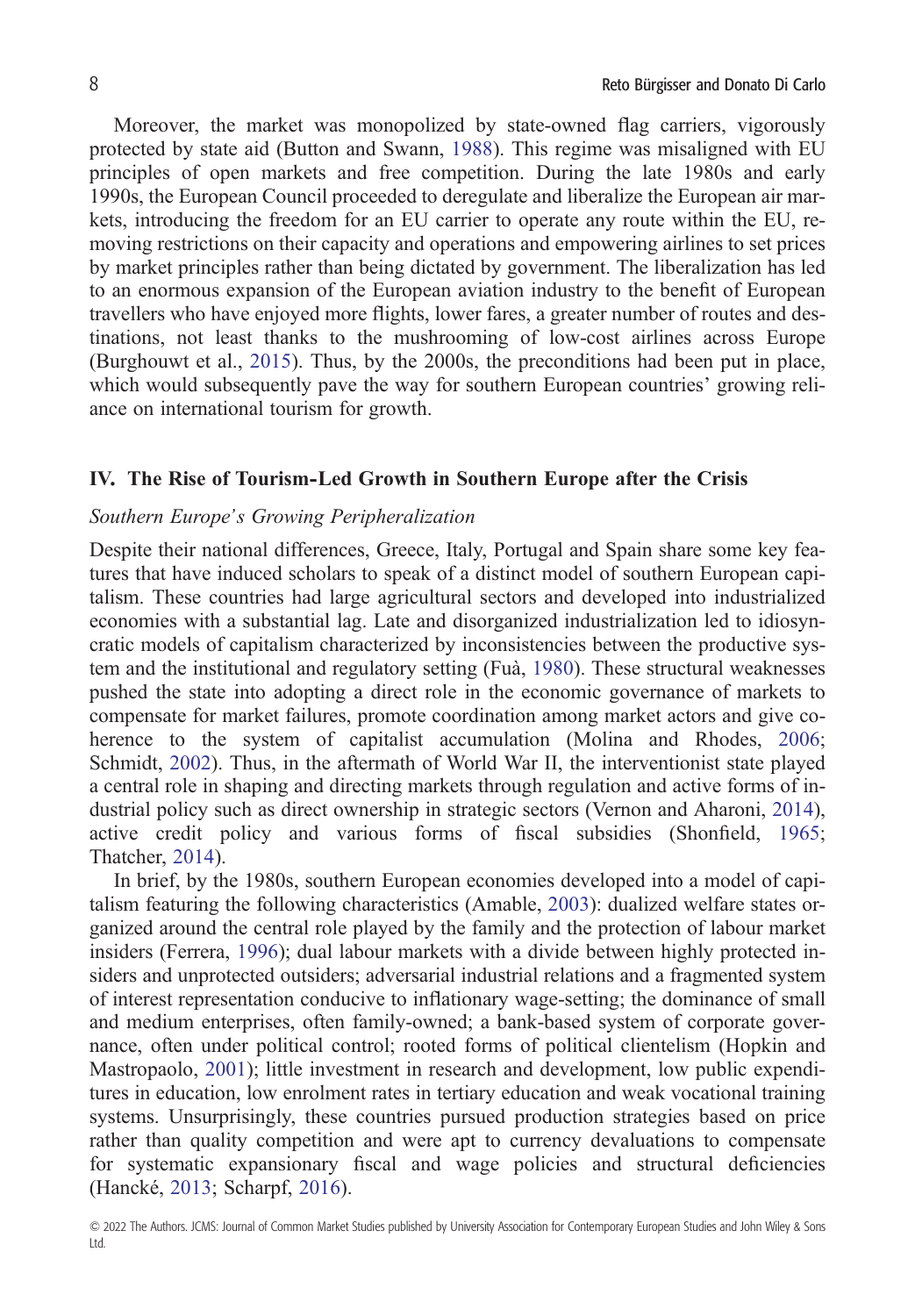Due to these characteristics, the deepening of European economic and monetary integration and economic globalization have hit southern European economies disproportionally hard. First, the rise of the European regulatory state has imposed a shift in national economic governance for which southern Europe's statist models were unfit. European competition policy and state aid regulations have severely reduced the capacity for statist forms of economic governance and have tilted the balance of power in favour of markets and regulatory governance (Majone, [1994\)](#page-20-0). By privatizing state-owned assets and liberalizing core strategic sectors, southern European states have lost their grip on the economy and their pivotal role in domestic markets.

Second, the Maastricht Treaty and the adoption of the single currency have removed further governance capabilities that had historically been crucial for southern Europe's states. On the one hand, the loss of exchange rate policy prevents the pursuit of competitive currency devaluations to mitigate structural deficiencies. Conversely, the Stability and Growth Pact constrains countercyclical fiscal policy to pursue aggregate demand management. Finally, a one-size-fits-none supranational monetary policy fostered economic divergence between the high-inflation southern periphery and the northern low-inflation core (Enderlein, [2006](#page-19-0); Scharpf, [2011](#page-21-0)).

Taken together, the EMU has forced a hard-currency regime into previously soft-currency countries, while the European regulatory state prevents governments from steering domestic markets. Having lost the crucial governance capabilities necessary to run a statist model, southern Europe's economies found themselves between a rock and a hard place by the turn of the century. On the one hand, their political economies were simultaneously too regulated and expensive to compete on price with the low-cost newly industrialized economies in the developing world and eastern Europe. On the other hand, their persisting structural weaknesses prevented them from competing upmarket with the high-skilled, high value-added production systems of northern Europe (Burroni et al., [2022](#page-18-0); Simoni, [2020](#page-21-0)). In fact, China's entry into the World Trade Organization (WTO) in 2001 generated an asymmetric shock in the eurozone. Northern Europe's economies based on the export of high value-added production were well positioned to reap the benefits of the growing Chinese demand for capital and industrial goods. At the same time, however, southern European economies were hit hard by low-cost competition in key sectors of their economies by countries with low labour costs and weak labour rights (De Ville and Vermeiren, [2016\)](#page-18-0). All these factors, some scholars have argued, contributed to the 'peripheralization' of southern European economies within the EMU (Celi et al., [2017;](#page-18-0) Rhodes et al., [2019](#page-21-0)) and their deindustrialization (Gambarotto et al., [2019\)](#page-19-0).

Before the crisis, southern European economies within the EMU pursued a growth strategy based on domestic demand expansion and centred in their large, sheltered sectors. Conversely, EMU core countries relied on export-led growth strategies based on manufacturing goods (Austria, Belgium, and Germany) or high-end services (the Netherlands) (Hassel and Palier, [2021\)](#page-19-0). These two complementary models were kept together in the EMU thanks to financial integration and capital flows from Germany, France and the UK to peripheral economies (Blyth, [2013;](#page-18-0) Jones, [2015](#page-20-0); Stockhammer, [2016\)](#page-21-0). However, this 'toxic complementarity' (Fuller, [2018\)](#page-19-0) came to a halt when the global financial crisis disrupted financial markets and inter-bank lending froze. Panic and uncertainty generated a sudden stop crisis and the reversal of financial flows towards northern Europe (Merler and Pisani-Ferry, [2012](#page-20-0)).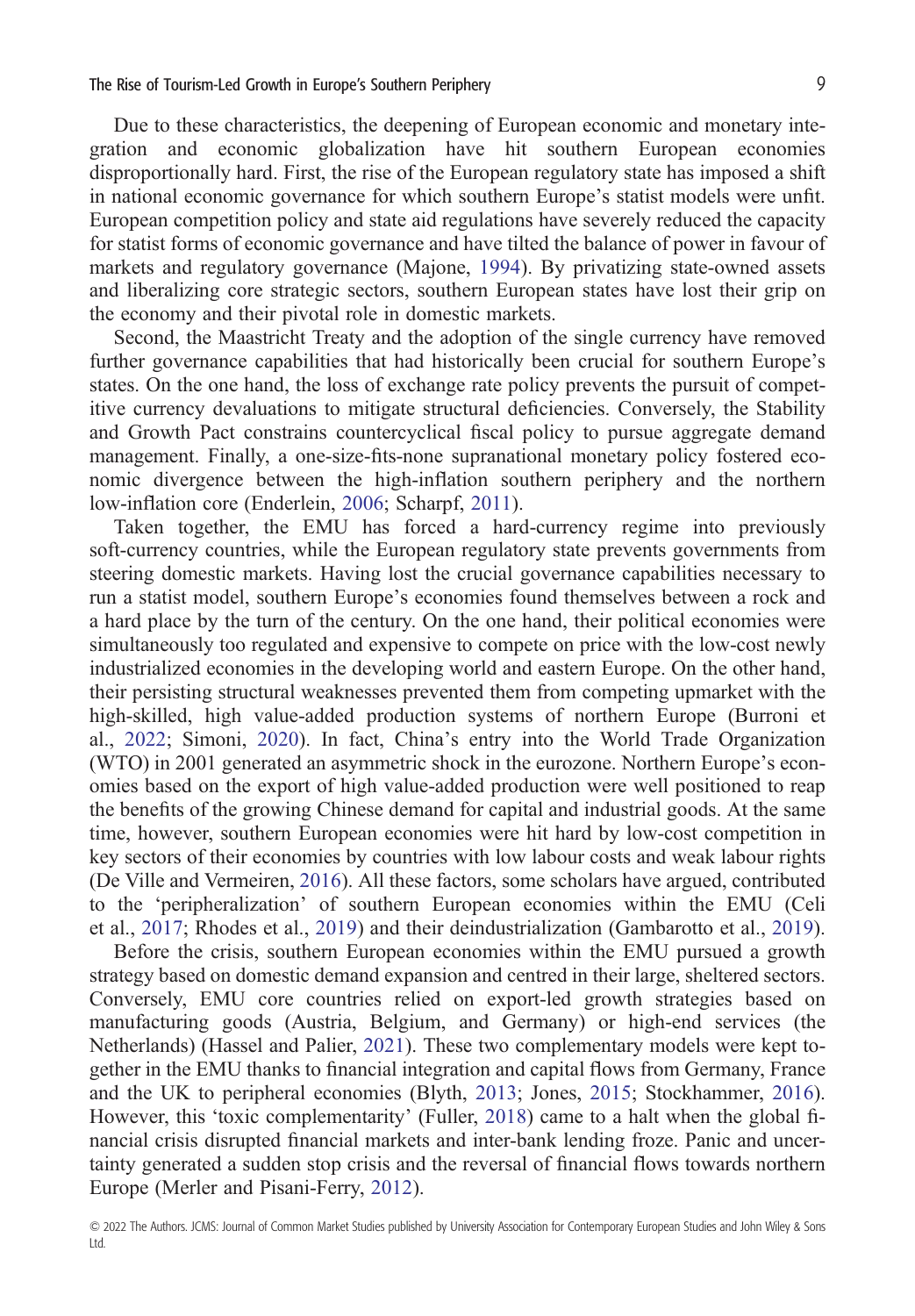In the adjustment process, southern European countries were forced into fiscal austerity, internal devaluations and structural reforms through formal and informal conditionality imposed by European institutions (Braun et al., [2021](#page-18-0); Bulfone and Tassinari, [2020](#page-18-0); Hodson and Puetter, [2013\)](#page-20-0). These measures have killed the domestic drivers of aggregate demand, imposing a 'flight to exports' (Scharpf, [2016](#page-21-0)). Since the financial crisis, southern European countries have been forced to export their way to economic growth or 'perish' (Perez and Matsaganis, [2019\)](#page-21-0).

However, as we document below, southern European economies have increasingly capitalized on their comparative advantage in the tourism industry in their quest for export-led growth. In fact, these countries enjoy a comparative advantage in tourism exports thanks to their climate, geographical location, natural resources and historical/ cultural heritage, as indicated by their high scores in the 'Travel and Tourism Competitiveness Index' of the World Economic Forum (Calderwood and Soshkin, [2019](#page-18-0)).

#### *Export or Perish? Southern Europe's Shift towards Tourism-Led Growth in the Aftermath of the Euro Crisis*

As shown in Figure 1, fiscal austerity and internal devaluation during the last decade depressed domestic demand and forced southern European countries into a 'flight to exports' (Scharpf, [2016](#page-21-0)). The slow growth of the post-crisis period has been driven almost



Figure 1: Average Yearly Contribution to the Change of GDP by Aggregate Demand Component.

© 2022 The Authors. JCMS: Journal of Common Market Studies published by University Association for Contemporary European Studies and John Wiley & Sons Ltd.

*Source*: AMECO.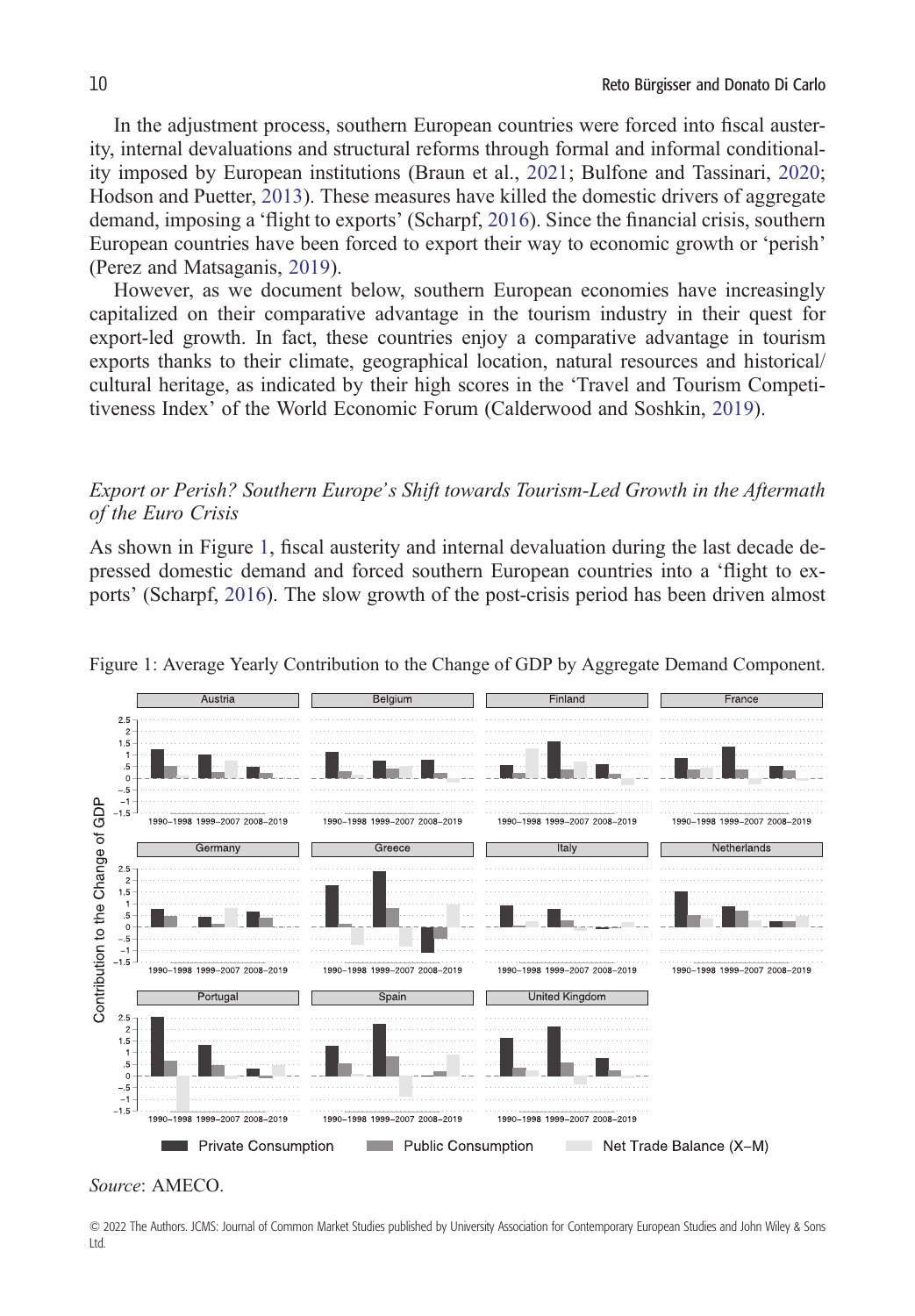exclusively by net exports in Greece, Italy and Spain. In Portugal, next to net exports, private consumption has also been an important driver of GDP growth.

The contribution of net exports to GDP growth has diminished in northern Europe after the crisis – most notably in Germany but also in Austria, Belgium and Finland. Conversely, since the aftermath of the financial crisis, net exports have become the main drivers of GDP growth in southern Europe, reversing the pre-crisis trend (see Figure 2).

However, export-led growth in southern Europe was driven mainly by exporting tourism services. Figure [3](#page-11-0) shows that receipts from international tourism account for around one-fourth of total exports in Greece and Portugal. Here, one should highlight an apparent 'country-size effect' regarding the incidence of tourism exports in total exports. Smaller countries with less diversified industrial systems like Portugal and Greece depend heavily on tourism receipts for their export-led growth. Spain is located somewhere between the smaller southern countries and Italy. Italy, instead, does not differ much from the other countries of the EMU core, with tourism exports accounting for only around 8 per cent of total exports. While surprising, Italy's low share of tourism exports can be explained partly due to Italy's incapacity to devise coherent developmental policies to keep up with the international competition in tourism markets (OECD, [2011](#page-21-0)) and due to Italy's larger, more sophisticated, and resilient industrial sector.

Southern Europe's increased dependence on international tourism for growth can be gauged through a balance of payment analysis. Figure [4](#page-11-0) shows current account balances



Figure 2: Average Yearly Contribution of Net Exports to the Change of GDP.

#### *Source*: AMECO.

© 2022 The Authors. JCMS: Journal of Common Market Studies published by University Association for Contemporary European Studies and John Wiley & Sons Ltd.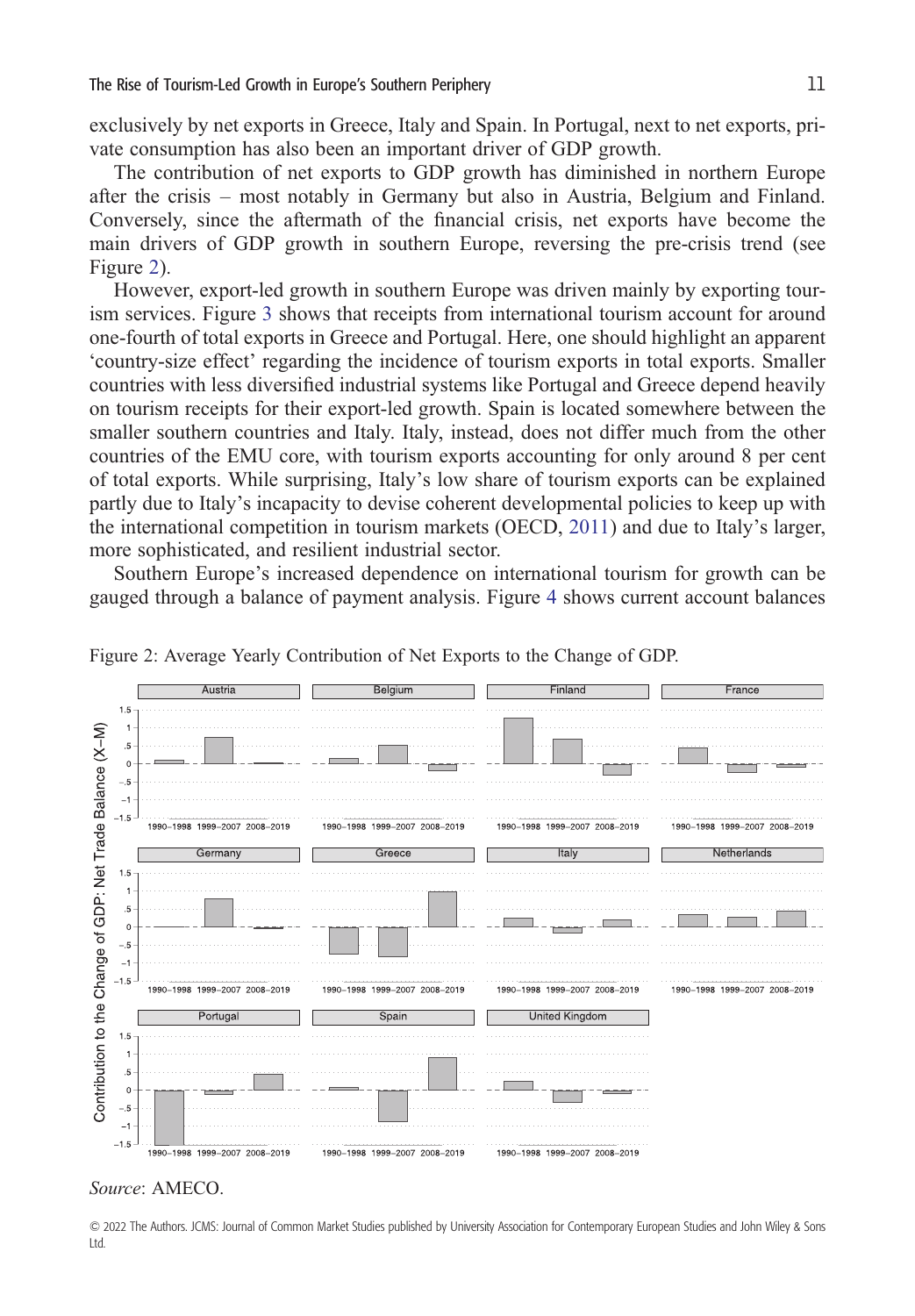

<span id="page-11-0"></span>Figure 3: Incidence of Tourism Exports in Total Exports.

*Notes*: EMU core includes Austria, Belgium, France, Germany, Netherlands and Finland. Tourism includes the travel and passenger transport items. *Source*: UNWTO

Figure 4: Current Account Balance for International Tourism Services, % of GDP.



*Notes*: EMU core includes Austria, Belgium, France, Germany, Netherlands and Finland. Tourism balance includes the travel and passenger transport items. *Source*: UNWTO

© 2022 The Authors. JCMS: Journal of Common Market Studies published by University Association for Contemporary European Studies and John Wiley & Sons Ltd.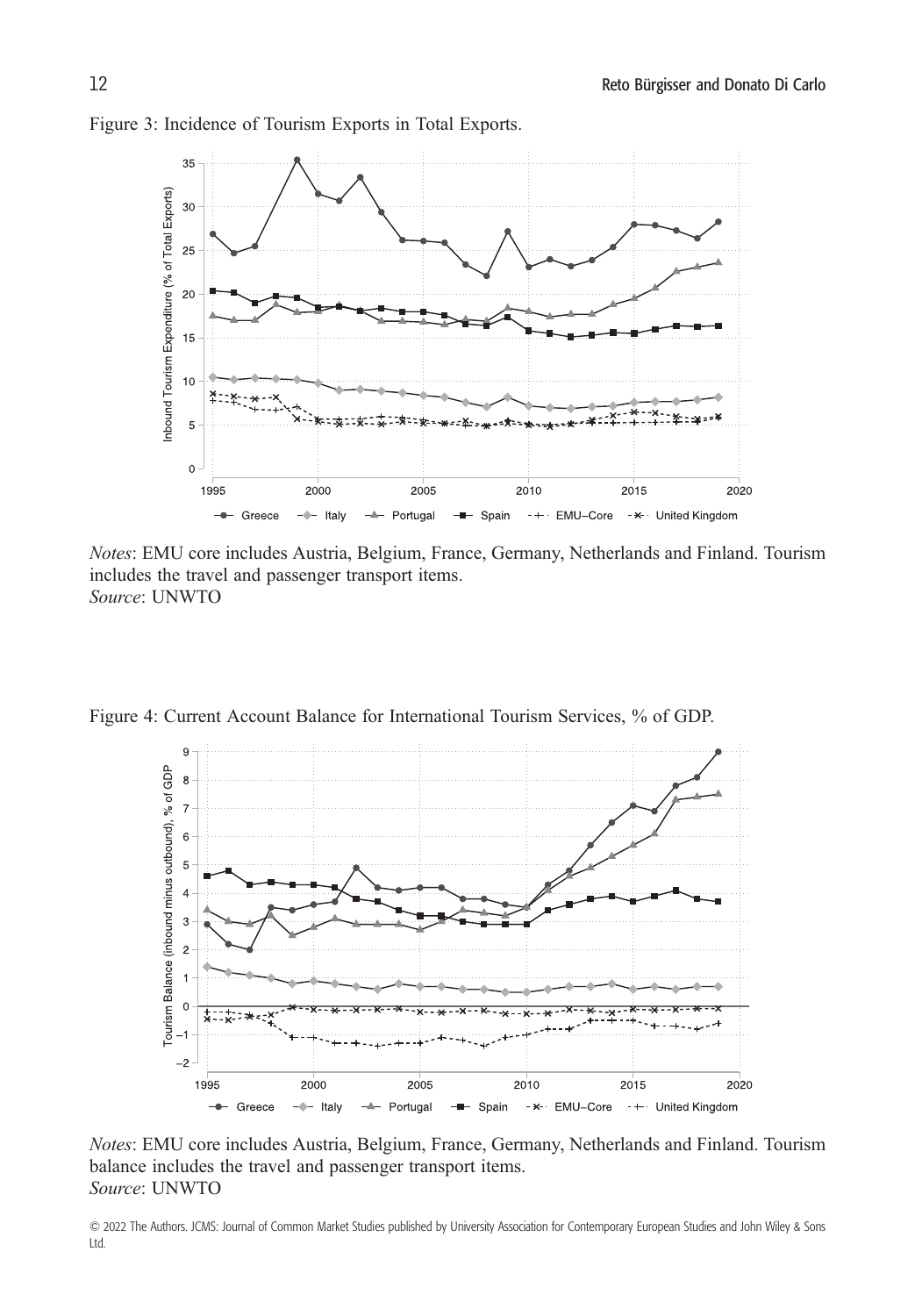for international tourism services. While EMU core countries and the UK record stable deficits, southern European surpluses have skyrocketed between 2010 and 2019. Italy – the outlier – displays a small and constant surplus of around 1 per cent of GDP while Spain's tourism surplus has increased from 3 to 4 per cent. However, it is in the small southern European economies that the most spectacular tourism-led growth can be observed. As of 2019, Greece runs a 9 per cent of GDP tourism surplus – a threefold increase compared with 2010. Over the same period, Portugal's tourism surplus has more than doubled, standing at more than 7 per cent of GDP. Thus, while EMU core countries continue to run current account surpluses driven by exports of manufactured goods (for example, Germany) or high-end services (for example, Netherlands) (Hassel and Palier, [2021](#page-19-0)), these imbalances have now been mirrored by southern Europe's mounting surpluses from international tourism.

Figure 5 further indicates that rising tourism surpluses are *not* the result of declining outbound tourism. Outbound tourism (imports) in southern Europe has remained flat over the last three decades and has even increased slightly since 2015. On the contrary, except for Italy, inbound tourism (exports) in southern Europe has skyrocketed after 2010. Moreover, the steep rise in inbound tourism in southern Europe is not mirrored by an equal increase in outbound tourism in EMU core countries and the UK. However, this does not imply that tourism-led growth in southern Europe relies increasingly on non-European



Figure 5: Inbound and Outbound Tourism Expenditure, % of GDP.

*Notes*: EMU core includes Austria, Belgium, France, Germany, Netherlands and Finland. Tourism balance includes the travel and passenger transport items. *Source*: UNWTO

<sup>© 2022</sup> The Authors. JCMS: Journal of Common Market Studies published by University Association for Contemporary European Studies and John Wiley & Sons Ltd.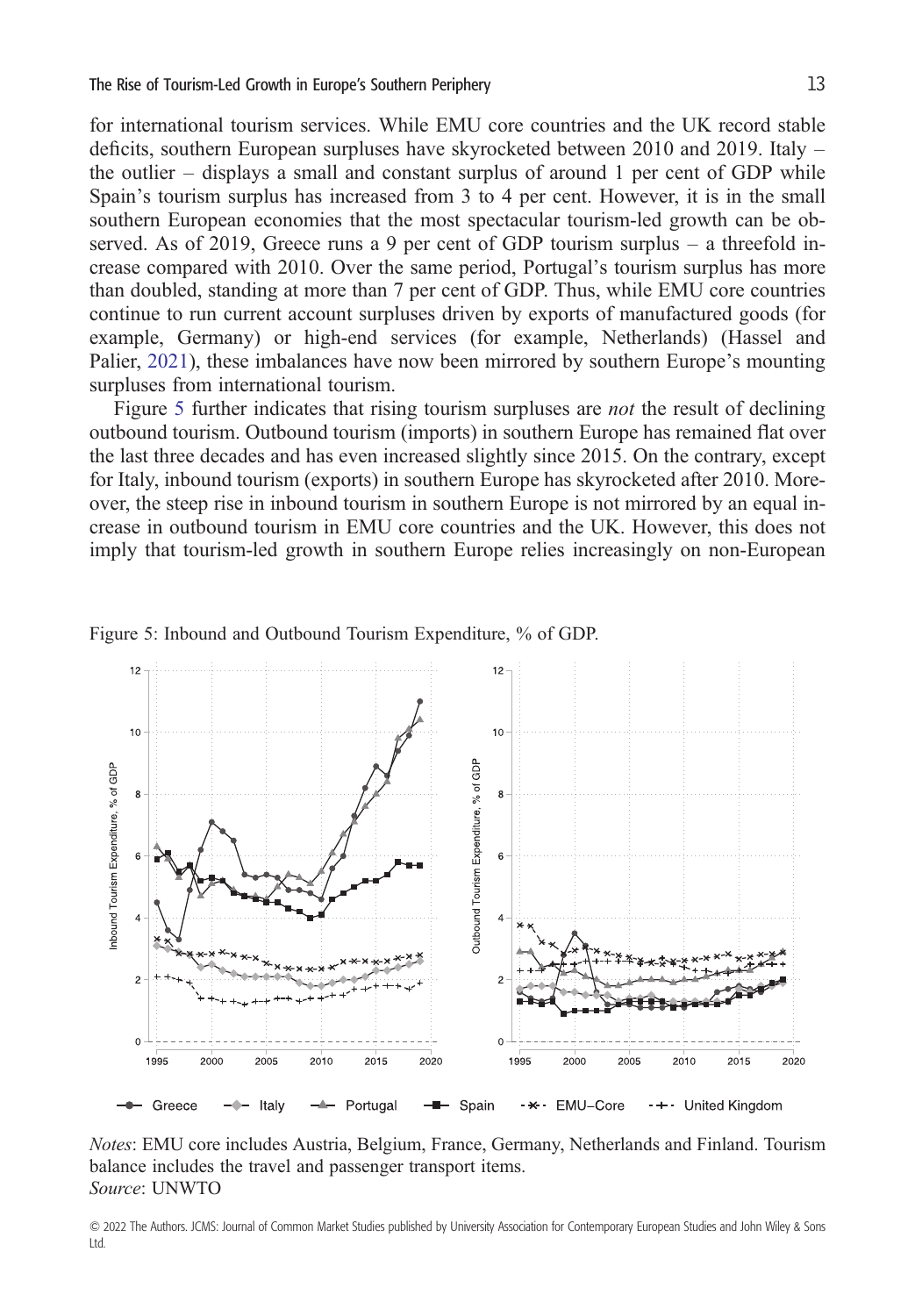tourists, but instead that northern Europeans are more often travelling to southern Europe than other world regions, pointing to a regional recomposition of tourism patterns.

This regional recomposition is evident in Figure 6, which shows countries' bilateral balances of the travel item of the services' current account. It unequivocally indicates that northern European and British citizens have substantially expanded their imports of tourism services from southern Europe after the eurozone crisis. Thus, southern Europe has become increasingly economically integrated with northern Europe and the UK thanks to international tourism. Greece runs surpluses of around 1.4 per cent of GDP vis-à-vis both Germany and the UK. These surpluses have more than doubled over the last decade. Greece also runs substantial and increasing surpluses vis-à-vis France, Austria and the Netherlands. Similarly, Portugal runs a 1.4 per cent of GDP travel surplus vis-à-vis the UK, surpluses of around 1 per cent of GDP vis-à-vis both Germany and France, and substantial and increasing surpluses vis-à-vis other EMU core countries. Data on Spain are scant and bilateral balances are unavailable. Yet, travel receipts as a per cent of GDP show inflows of 1.2 per cent of GDP from the UK and of 0.8 per cent of GDP from both Germany and France. Again, Italy is the outlier with 0.3 per cent of GDP travel surpluses from Germany.

In a nutshell, the analysis of tourism's contribution to economic growth yields unique insights. As highlighted in the literature, the engine of growth in southern Europe after the crisis has been net exports engineered via fiscal and wage devaluations (Perez and Matsaganis, [2019](#page-21-0); Scharpf, [2016](#page-21-0)). However, what has been neglected is the central role



Figure 6: Bilateral Travel Balances or Inbound Receipts, as a percentage of GDP.

*Notes*: Data on bilateral balances for the travel item of the current account is not available in Spain and travel receipts only from 2016

*Sources*: Bank of Greece, Bank of Italy, Bank of Portugal, Bank of Spain

<sup>© 2022</sup> The Authors. JCMS: Journal of Common Market Studies published by University Association for Contemporary European Studies and John Wiley & Sons Ltd.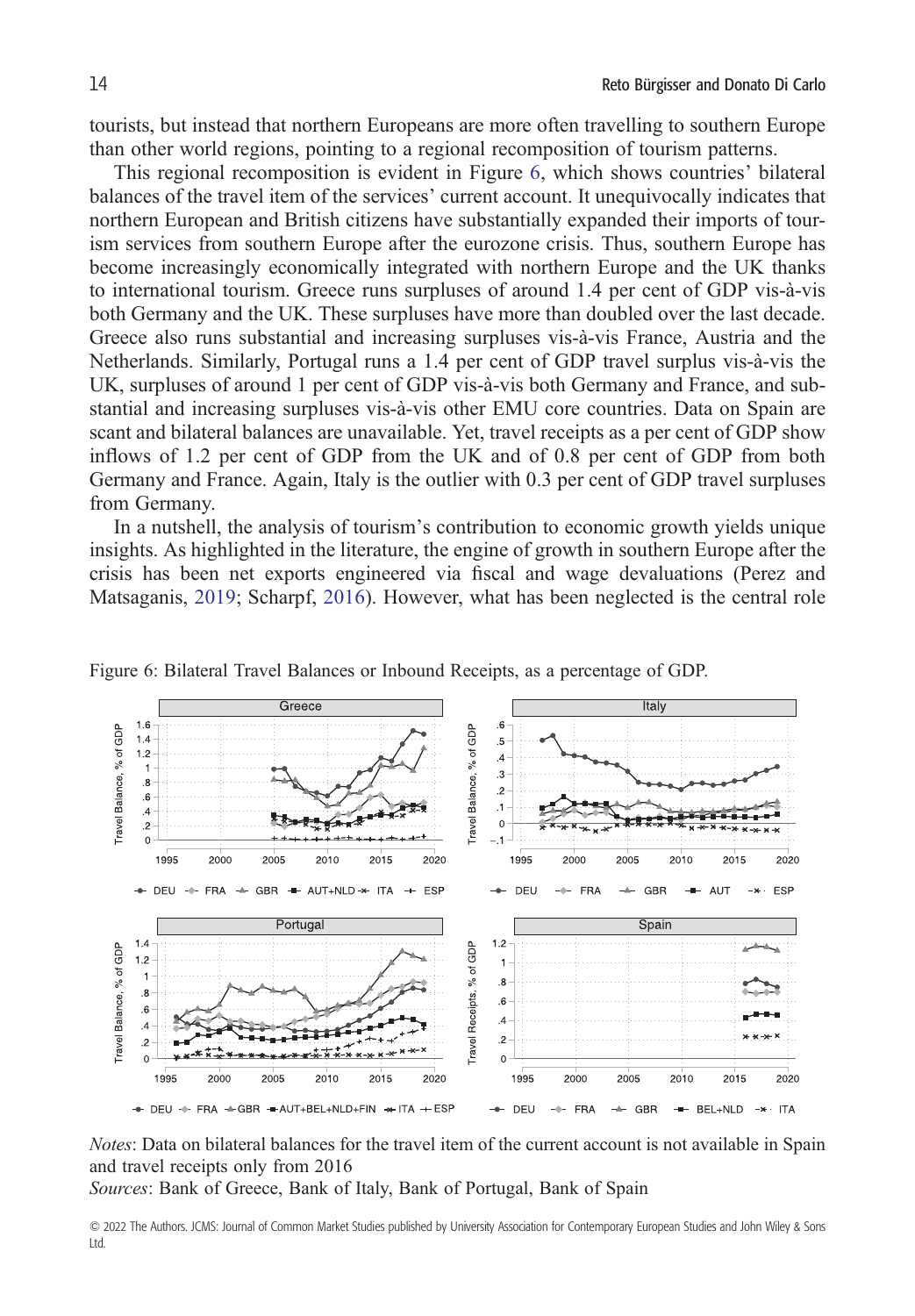

Figure 7: Total Contribution of Tourism to National GDP (Left Panel) and Employment (Right Panel)

*Source*: World Travel and Tourism Council (WTTC).

of international tourism in this adjustment process. Tourism is a substantial component of these countries' exports and a major engine of growth and employment creation. When considering the direct and indirect impact of tourism on national economies, tourism accounts for roughly 20 per cent of GDP in Greece, 17 per cent in Portugal, 15 per cent in Spain, and 13 per cent in Italy (Figure 7 left panel). In terms of employment, one-fourth in Greece and one-fifth in Portugal are employed in a business that directly or indirectly derives its income from tourism activities. In Spain and Italy, around 15 per cent work in a tourism-related undertaking (Figure 7 right panel). On the contrary, tourism services' contribution to GDP and employment in EMU core countries and the UK is low and declining steadily over time.

While we do not have the space to provide conclusive evidence, we hypothesize that the rise of tourism-led growth in the south has likely been driven by the combination of a *market-based* and an *agency-based* mechanism.4

On the one hand, the expansion of tourism exports has likely been boosted by internal devaluation in southern Europe after the crisis. Our calculations indicate that tourism exports are significantly price-sensitive in Italy, Greece and Spain, while Portugal's tourism

<sup>&</sup>lt;sup>4</sup>This is only partially related to political turmoil in the Middle East and Northern Africa (MENA). Despite a fall in tourist arrivals in 2011, they returned to previous levels and experienced steady tourism growth above the world's average before the COVID-19 pandemic (Hopfinger and Scharfenort, [2020;](#page-20-0) UNWTO, [2019](#page-21-0)). However, it played a role in the restructuring of tourism flows, that is, northern Europeans travelling more often to southern Europe, while the MENA countries increasingly rely on non-European tourists.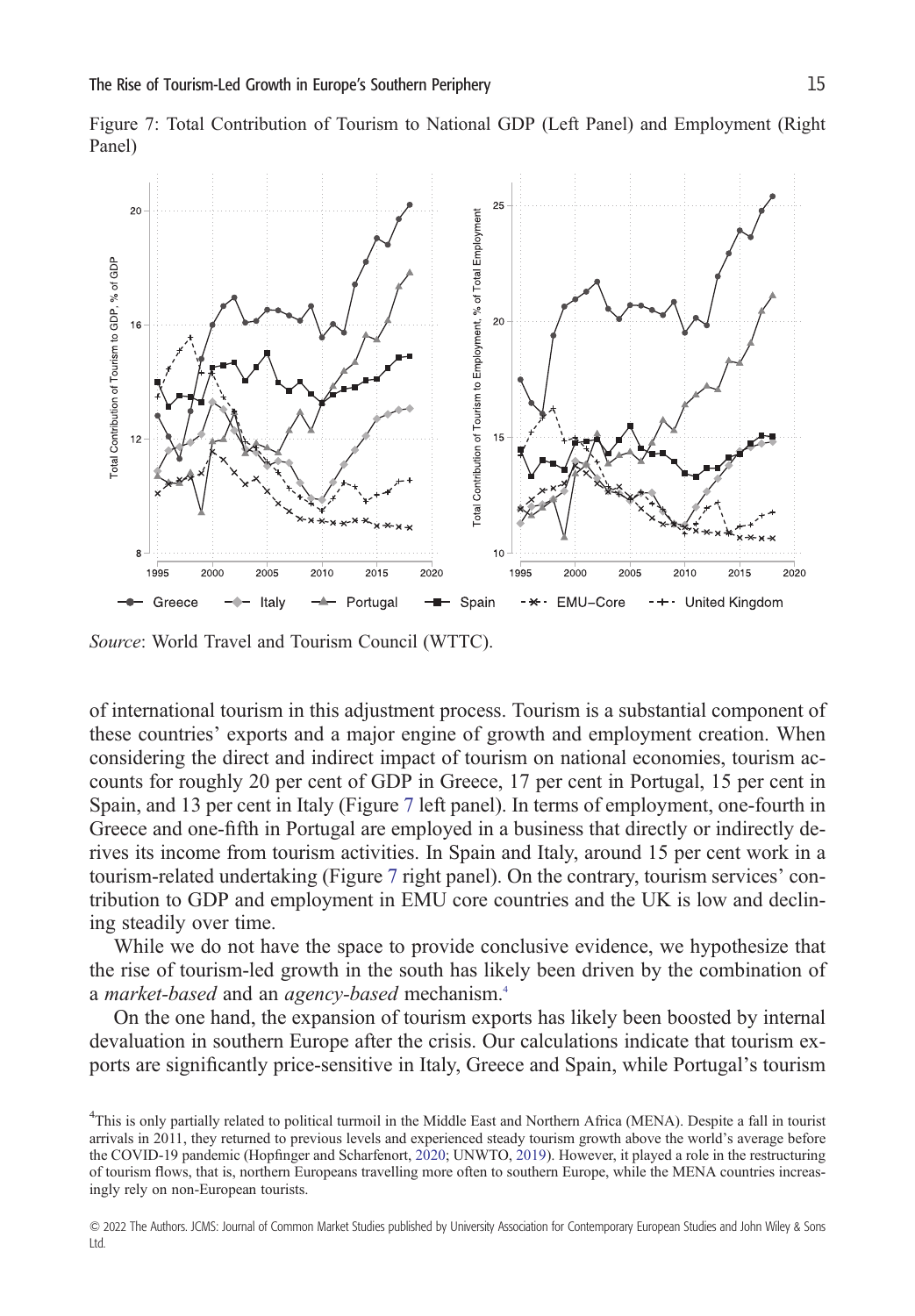competitiveness appears less price-sensitive (Tables A1–A4 and Figure A1 in the Online Appendix). This may be due to Portugal already being a much cheaper travel destination than Italy, Spain and Greece.<sup>5</sup> Since 2008/09, Spain, Greece and Italy have experienced lower inflation of tourism services' prices relative to the EU average. Thus, southern Europe's tourism exports have seemingly benefited from the decline in the relative price of tourism-related services vis-à-vis the rest of the EU.

On the other hand, however, southern European governments have also developed coherent industrial policies to capitalize on their comparative advantage in tourism. Available assessments of industrial policies for tourism development suggest that governments succeed (i) when generous public budgets support comprehensive developmental strategies; (ii) when the governance of tourism policy is centralized or tightly coordinated at the national level to activate synergies and co-operation among the plethora of actors and economic sectors involved in the travel and tourism industry; and (iii) when governments support domestic markets by creating institutional complementarities on which tourism thrives – such as physical (for example, airports, highways) and digital (for example, marketing/advertising platforms) infrastructures, vocational training schools to upgrade tourism-specific skills, and the integration of small and medium-sized enterprises (SMEs) in the tourism value chains (Haxton, [2015](#page-19-0)).

In this respect, Greece (2007), Spain (2009) and Portugal (2007) have all successfully implemented 'National Strategic Plans' to rebrand, upgrade, diversify and promote their domestic tourism industries internationally. While Greece and Portugal feature a highly centralized governance of tourism, Spain tightly co-ordinates the autonomous regions' activities at the national level under the aegis of the Ministry of Industry, Tourism and Trade (OECD, [2012](#page-21-0), [2014\)](#page-21-0). By the early 2010s, all three countries devoted large budgets to the promotion of tourism; earmarking between 6 and 8 per cent of their total budgets to tour-ism policy (Blanke and Chiesa, [2013,](#page-18-0) p. 405). Italy – the outlier in our account – has so far not implemented a national developmental plan, let alone formed a coherent institutional setting for tourism governance. This is largely due to the regionally fragmented and unco-ordinated governance of tourism policy, which resulted from the broader disorganized decentralization to regional governments in the late 1990s (OECD, [2011](#page-21-0)). As a result, Italy's first strategic tourism plan developed by the government in 2013 has never been implemented. Initially developed to counteract Italy's loss of tourism market share, the plan failed because the government did not include the regional stakeholders, which continue to promote their regional destinations individually (Banca D'Italia, [2018,](#page-18-0) p. 102). Moreover, Italy spent approximately half (3.6 per cent of total budgets) compared to its southern European peers on tourism development and promotion (Blanke and Chiesa, [2013,](#page-18-0) p. 405).

#### **Conclusion: Tourism-Led Growth in the European Political Economy**

This article speaks to burgeoning European political economy debates by directing scholars' attention towards a novel and hitherto neglected strategy for export-led growth based on internationally traded tourism services. We aimed to analyse how the process of

<sup>&</sup>lt;sup>5</sup>For instance, measured in terms of average hotel room rates, prices in Portugal were much lower than those in Spain, Greece, and Italy in the early 2010s (Blanke and Chiesa, [2013,](#page-18-0) p. 440).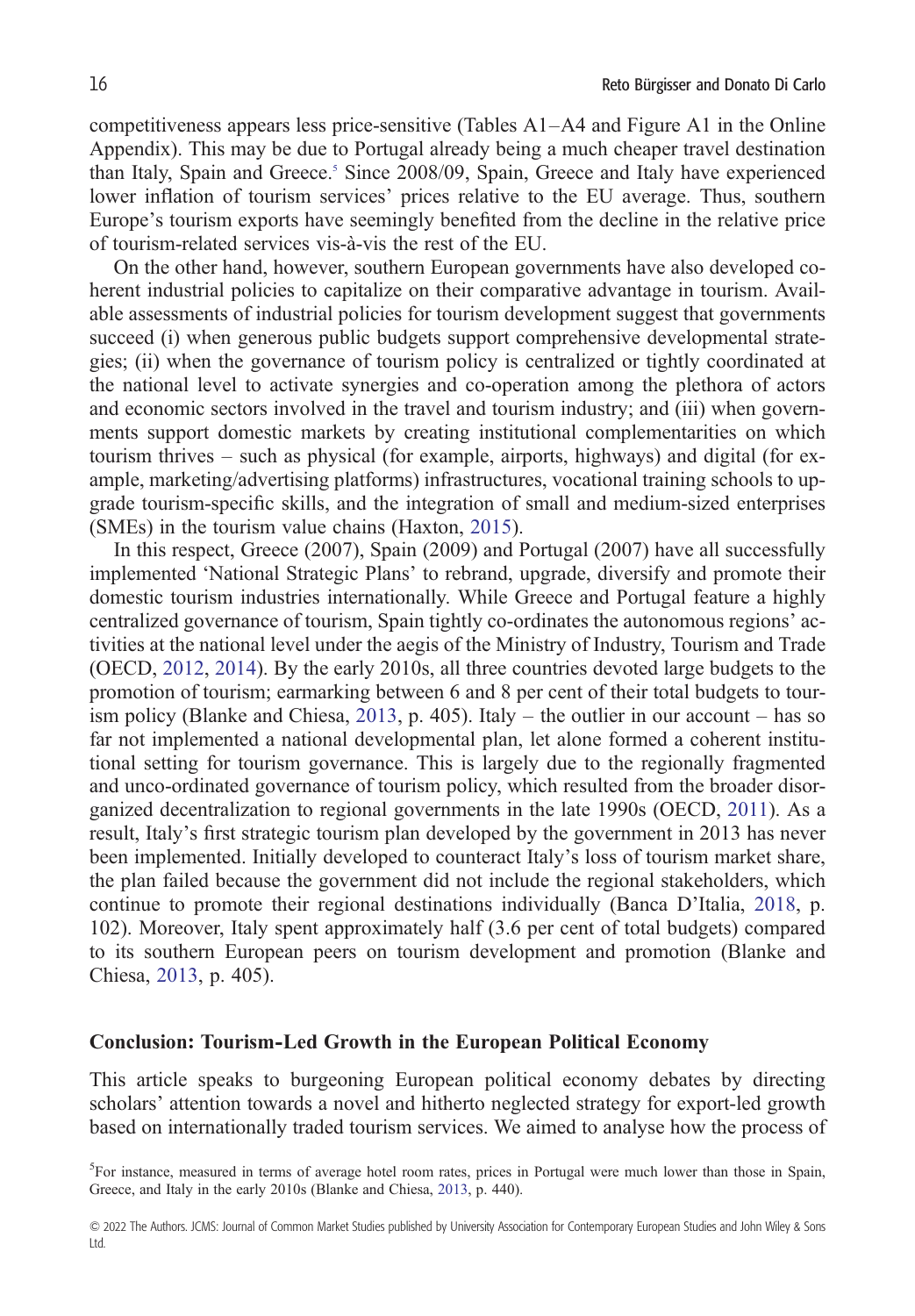European economic and monetary integration has provided both opportunities and constraints underpinning southern Europe's increasing reliance on tourism-centred growth. Through a balance of payment analysis, we have shown that southern European economies have substantially expanded their current account surpluses in the tourism services and that the main export markets reside in the EMU core countries and the UK. Especially after the financial crisis, tourism exports have thus been major drivers of growth and employment creation in southern Europe.

We argue that the process of European economic and monetary integration has been a double-edged sword, simultaneously incentivizing and forcing southern European governments to reap their comparative advantages in the tourism industry. On the one hand, European integration processes have created the preconditions for a boom of intra-European travel, paving the way for southern Europe's growing specialization as Europe's tourism destinations. On the other, EU state-aid prohibitions and a hard-currency regime *cum* legal constraints on national budgets pre-empt southern European countries' previous capacity to pursue growth strategies centred on expansionary fiscal and wage policy as well as competitive devaluations. International tourism now provides these economies with an option for export-led growth compatible with the requirements of the EMU's hard-currency regime and Europe's regulatory state. Although the EMU as a whole has moved towards a sizeable export-oriented bloc (Scharpf, [2016\)](#page-21-0), different types of export-oriented growth strategies now co-exist in Europe. Over the last decade, the persistent surpluses of northern economies in manufacturing or high-end services have become the mirror image of structural tourism surpluses in southern Europe.

However, while growing tourism surpluses have partially compensated for the collapse of domestic demand in southern Europe after the eurozone crisis, an over-reliance on international tourism is highly problematic. First, tourism fosters a restructuring of economic activity centred on low-skilled, low-productivity activities. It leaves southern Europe structurally dependent on northern European tourists for growth and likely trapped in a bad equilibrium, while northern core countries increasingly move towards high-skilled, high value-added manufacturing and high-end services. Second, the unstoppable growth of global tourism comes with fierce competition from developing countries, which are easily reachable through affordable flights. These countries enjoy comparable natural and cultural resources but have lower prices and labour standards. Unless southern Europe upgrades its tourism offer, low-cost price competition for tourist destinations is likely to worsen even further employment and wage conditions in its tourism industry. Third, high  $CO<sub>2</sub>$  emissions of the aviation industry and the damage to local natural resources are orthogonal to climate change mitigation and environmental protection. Fourth, a tourism-led growth strategy is highly vulnerable to exogenous shocks. As the world has faced an unprecedented global pandemic, tourism activities have been among the most affected sectors and southern Europe has been hit disproportionally hard.

Therefore, it is crucial to gain a better understanding of the role of international tourism within today's globalized economies. The recent literature on the political economy of growth focused mainly on the (shrinking) manufacturing sector, high-end services, or FDI attraction. While this focus remains legitimate, neglecting the tourism industry is no longer possible. For better or worse, tourism has emerged as one of the world's fastest-growing industries and internationally traded services. Too little, if anything, is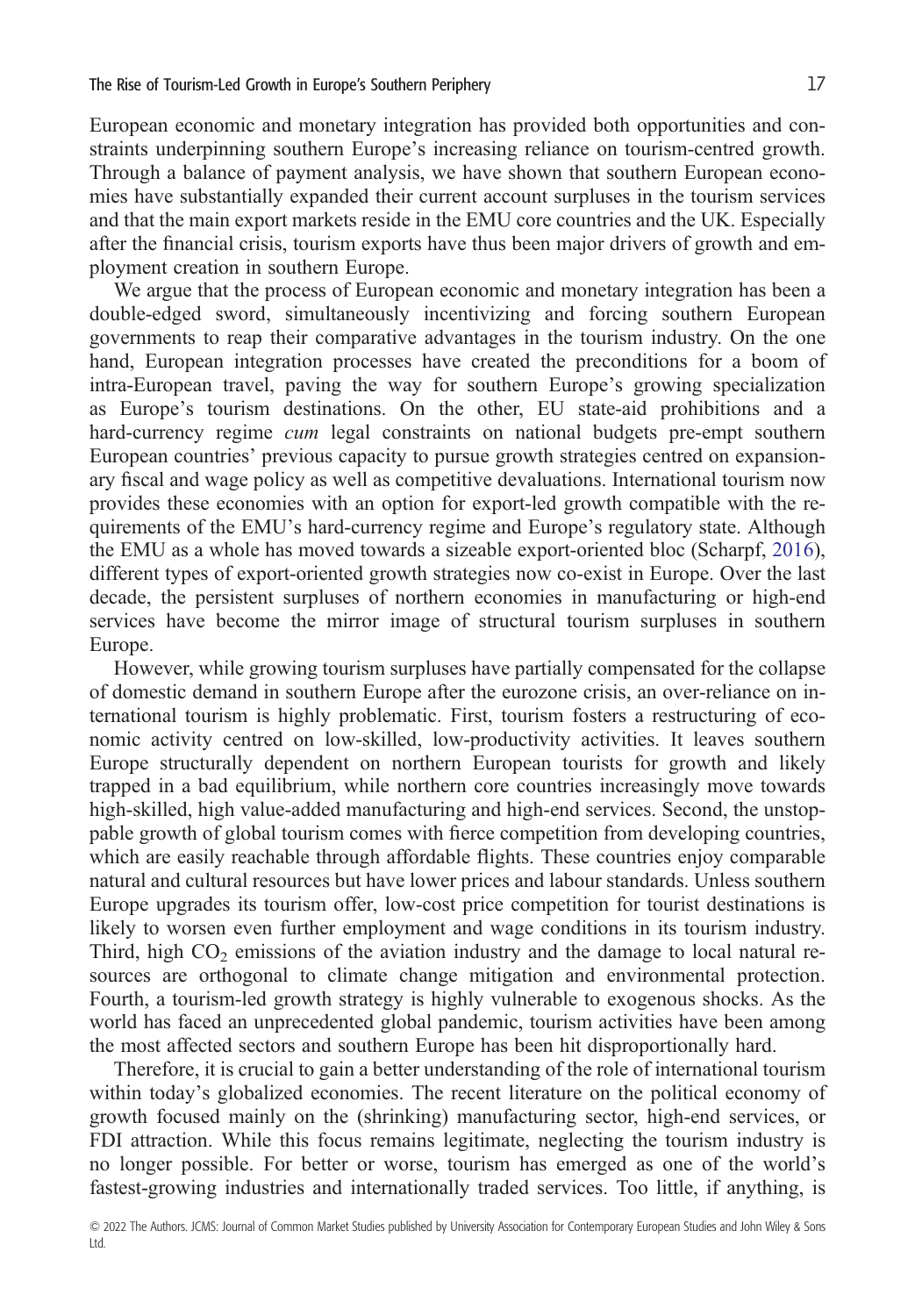<span id="page-17-0"></span>known in comparative political economy about the determinants of these secular socio-economic transformations and their social, economic, environmental and political consequences.

We aimed to provide a macro-level analysis of longitudinal and cross-country developments of tourism-led growth in Europe. Building on our findings, future research should investigate the comparative political economy of tourism and uncover the characteristics and the socio-economic drivers of different *varieties* of tourism-led growth strategies in Europe. In fact, the tourism industry has become highly diversified over time with countries specializing in different types of tourism activities (for example, educational, medical, cultural or business tourism). Such specializations differ substantially in terms of the sophistication and the value added of the services provided as well as the *institutional complementarities* and physical infrastructures required to sustain such growth strategies. Hence, future research should analyse the different policy pillars of various tourism-centred strategies: investment in transport infrastructure, systems of skills formation, attraction of tourism FDI, destination management organizations, and professional services in support of the tourism industry (for example, insurance, marketing, advertisement). Lastly, future research should investigate the *politics* of tourism-led growth in different countries to uncover the social coalitions underpinning governments' developmental strategies.

#### Acknowledgements

We would like to thank Odysseas Konstantinakos for excellent research assistance. Previous versions of this article were presented at the Annual Conference of the Council of European Studies 2021, the Workshop on the Political Economy of Growth in Peripheral Economies, and at seminars at the European University Institute, University of Zurich, and the Max Planck Institute for the Study of Societies. We are very grateful for insightful comments and feedback from Björn Bremer, Fabio Bulfone, Loriana Crâsnic, Lukas Haffert, Anke Hassel, Martin Höpner, Philipp Kerler, Maximilian Kiecker, Camilla Locatelli, Giorgio Malet, Valentina Petrović, Vera Šćepanović, Marco Simoni, Wolfgang Streeck, Arianna Tassinari, Elisa Volpi, Visnja Vukov and the anonymous reviewers of the JCMS. Open access funding provided by Universitat Zurich.

*Correspondence*:

Reto Bürgisser, Department of Political Science, University of Zurich, Affolternstrasse 56, CH-8050 Zurich, Switzerland. email: [buergisser@ipz.uzh.ch](mailto:buergisser@ipz.uzh.ch)

### **References**

- Afonso, A. (2019) 'State-led Wage Devaluation in Southern Europe in the Wake of the Eurozone Crisis'. *European Journal of Political Research*, Vol. 58, No. 3, pp. 938–59.
- Amable, B. (2003) *The Diversity of Modern Capitalism* (Oxford: Oxford University Press).
- Attström, K., Bausager, M., Nielsen, I., Leonardsen, J., Hansen, T. and Mercer, A. (2013) *Study on the Economic Impact of Short Stay Visa Facilitation on the Tourism Industry and on the Overall Economies of EU Member States Being Part of the Schengen Area* (Luxembourg: Publications Office of the European Union).
- Baccaro, L. and Pontusson, H.J. (2016) 'Rethinking Comparative Political Economy: The Growth Model Perspective'. *Politics and Society*, Vol. 44, No. 2, pp. 175–207.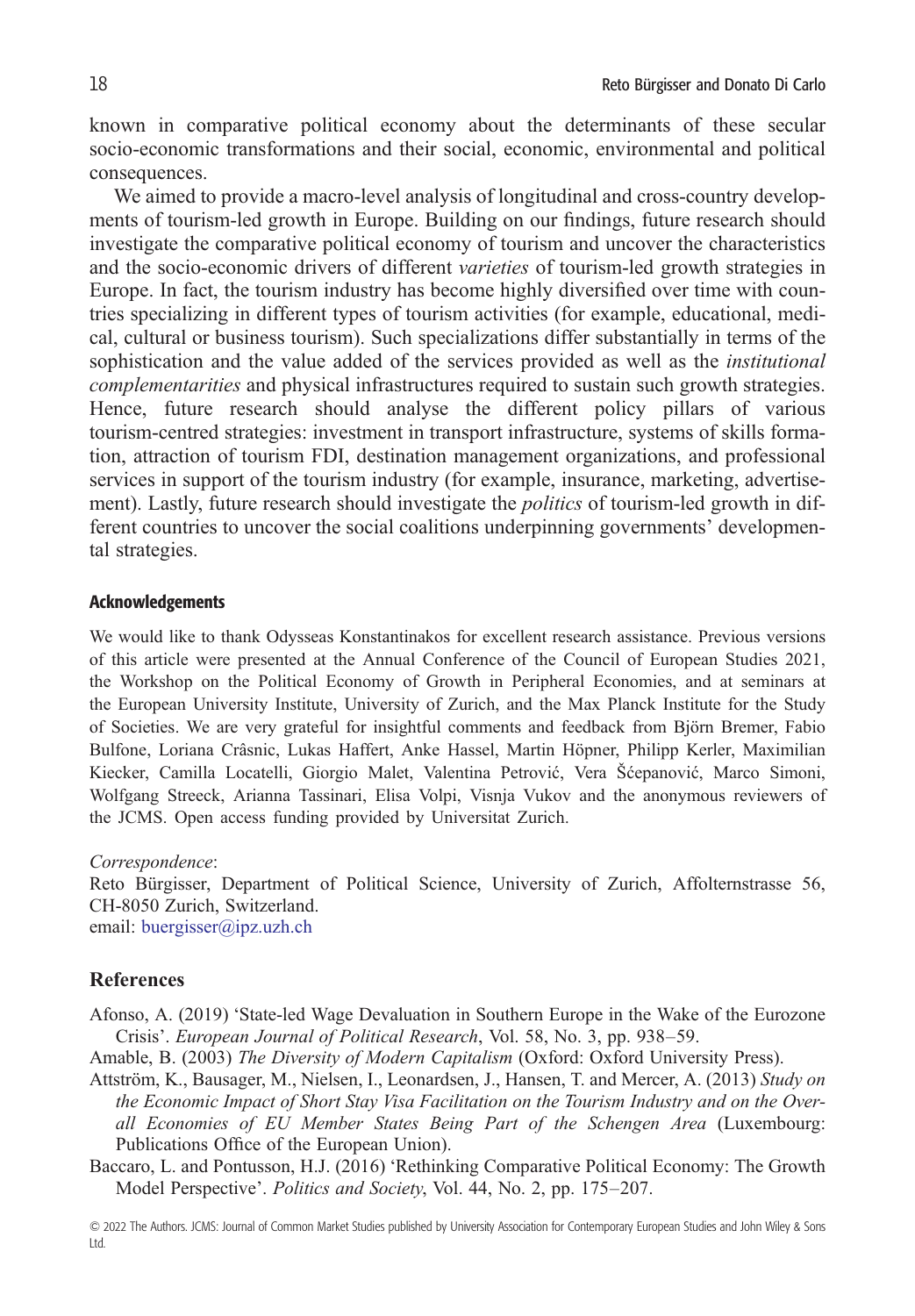- <span id="page-18-0"></span>Ban, C. and Adascalitei, D. (2020). 'The FDI-Led Growth Regimes of the East-Central and the South-East European Periphery'. CBDS Working Paper No. 2020/2.
- Banca D'Italia. (2018). 'Turismo in Italia. Numeri e potenziale di sviluppo'. Bank of Italy Occasional Paper No. 505.
- Bianchi, R. (2018) 'The Political Economy of Tourism Development: A Critical Review'. *Annals of Tourism Research*, Vol. 70, pp. 88–102.
- Blake, A., Sinclair, M.T. and Soria, J.A.C. (2006) 'Tourism Productivity: Evidence from the United Kingdom'. *Annals of Tourism Research*, Vol. 33, No. 4, pp. 1099–120.
- Blanke, J. and Chiesa, T. (2013). The Travel and Tourism Competitiveness Report 2013. Available at: <https://reports.weforum.org/travel-and-tourism-competitiveness-report-2013>
- Blyth, M. (2013) *Austerity: The History of a Dangerous Idea* (Oxford: Oxford University Press).
- Bohle, D. and Regan, A. (2021) 'The Comparative Political Economy of Growth Models: Explaining the Continuity of FDI-Led Growth in Ireland and Hungary'. *Politics and Society*, Vol. 49, No. 1, pp. 75–106.
- Braun, B., Di Carlo, D., Diessner, S. and Düsterhöft, M. (2021) 'Between Governability and Legitimacy: The ECB and Structural Reforms'. *SocArXiv.*. [https://doi.org/10.31235/osf.io/](https://doi.org/10.31235/osf.io/dp3nv) [dp3nv](https://doi.org/10.31235/osf.io/dp3nv)
- Bulfone, F. and Tassinari, A. (2020) 'Under Pressure. Economic Constraints, Electoral Politics and Labour Market Reforms in Southern Europe in the Decade of the Great Recession'. *European Journal of Political Research*, Vol. 60, No. 3, pp. 509–38.
- Burghouwt, G., De Leon, P.M. and De Wit, J. (2015) 'EU Air Transport Liberalisation Process, Impacts and Future Considerations'. *International Transport Forum Discussion Paper No. 2015-04*.
- Burroni, L., Pavolini, E. and Regini, M. (2022) *Mediterranean Capitalism Revisited* (Ithaca, NY: Cornell University Press).
- Button, K. (2001) 'Deregulation and Liberalization of European Air Transport Markets'. *Innovation: The European Journal of Social Science Research*, Vol. 14, No. 3, pp. 255–75.
- Button, K. and Swann, D. (1988) 'European Community Airlines Deregulation and its Problems'. *JCMS*, Vol. 27, No. 4, pp. 259–82.
- Cai, J., Leung, P. and Mak, J. (2006) 'Tourism's Forward and Backward Linkages'. *Journal of Travel Research*, Vol. 45, No. 1, pp. 36–52.
- Calderwood, L. and Soshkin, M. (2019) The Travel & Tourism Competitiveness Report 2019. Available at: <https://reports.weforum.org/travel-and-tourism-competitiveness-report-2019/>
- Celi, G., Ginzburg, A., Guarascio, D. and Simonazzi, A. (2017) *Crisis in the European Monetary Union: A Core-Periphery Perspective* (London: Routledge).
- Clancy, M.J. (1999) 'Tourism and Development. Evidence from Mexico'. *Annals of Tourism Research*, Vol. 26, No. 1, pp. 1–20.
- Crouch, C. (2009) 'Privatised Keynesianism: An Unacknowledged Policy Regime'. *The British Journal of Politics & International Relations*, Vol. 11, No. 3, pp. 382–99.
- Crum, B. (2013) 'Saving the Euro at the Cost of Democracy?' *JCMS*, Vol. 51, No. 4, pp. 614–630.
- De Kadt, E.J. (1984) *Tourism: Passport to Development? Perspectives on the Social and Cultural Effects of Tourism in Developing Countries* (Oxford: Oxford University Press).
- De Ville, F. and Vermeiren, M. (2016) 'The Eurozone Crisis and the Rise of China in the Global Monetary and Trading System: The Political Economy of an Asymmetric Shock'. *Comparative European Politics*, Vol. 14, No. 5, pp. 572–603.
- Dobson, A. (2010) 'Civil Aviation and European Integration: Creating the Seemingly Impossible SEAM'. *JCMS*, Vol. 48, No. 4, pp. 1127–47.
- Du, D., Lew, A.A. and Ng, P.T. (2016) 'Tourism and Economic Growth'. *Journal of Travel Research*, Vol. 55, No. 4, pp. 454–64.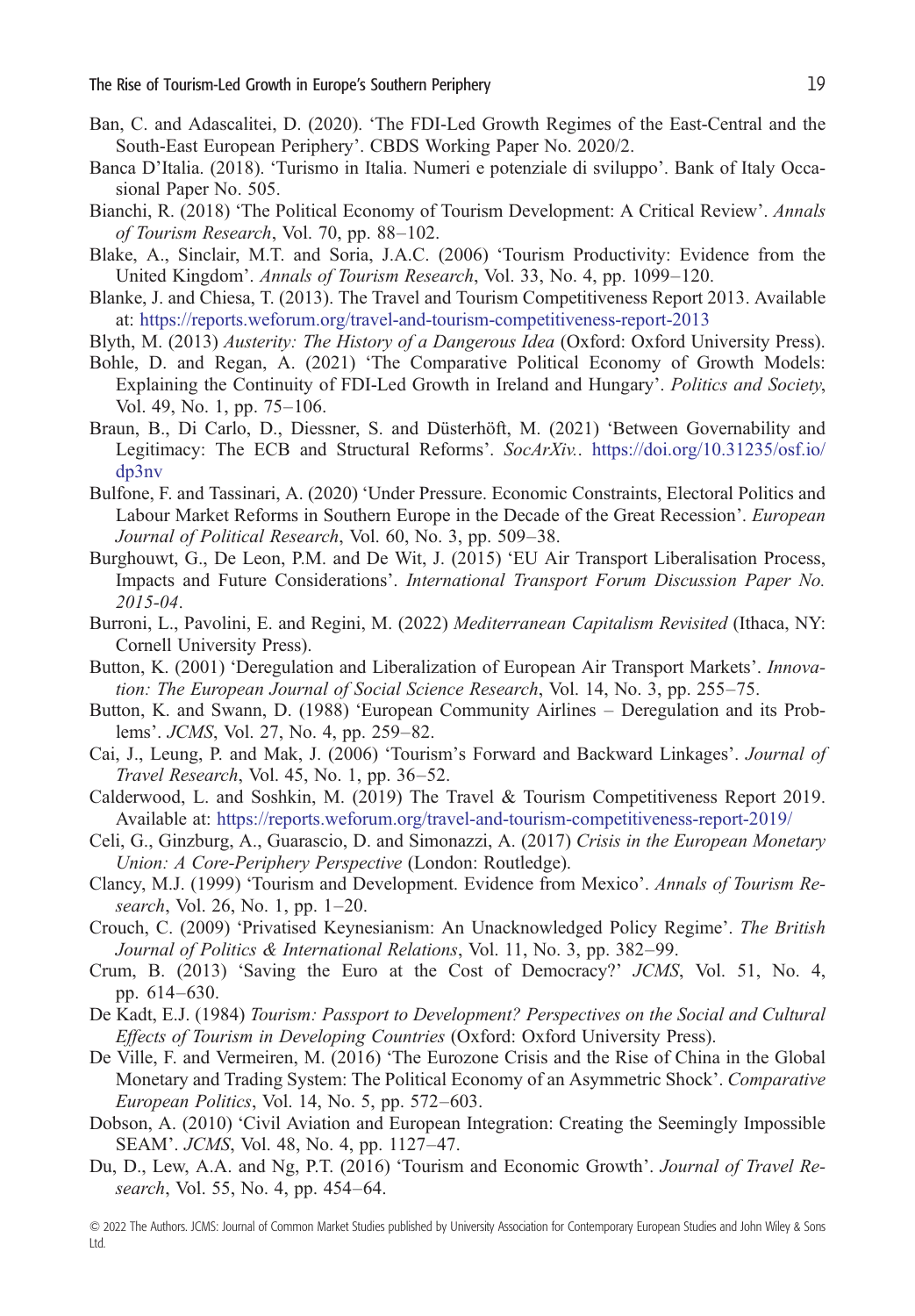- <span id="page-19-0"></span>Enderlein, H. (2006) 'Adjusting to EMU: The Impact of Supranational Monetary Policy on Domestic Fiscal and Wage-Setting Institutions'. *European Union Politics*, Vol. 7, No. 1, pp. 113–40.
- Estol, J. and Font, X. (2016) 'European Tourism Policy: Its Evolution and Structure'. *Tourism Management*, Vol. 52, pp. 230–41.
- Eurofound. (2012) 'Employment and Industrial Relations in the Hotels and Restaurants Sector'. Available at: [https://www.eurofound.europa.eu/sites/default/](https://www.eurofound.europa.eu/sites/default/files/ef_files/docs/eiro/tn1109011s/tn1109011s.pdf)files/ef\_files/docs/eiro/ [tn1109011s/tn1109011s.pdf.](https://www.eurofound.europa.eu/sites/default/files/ef_files/docs/eiro/tn1109011s/tn1109011s.pdf) Accessed 9 June 2022.
- European Commission. (1985) 'Completing the Internal Market'. White Paper from the Commission to the European Council. Available at: <https://op.europa.eu/s/whdI>. Accessed 9 June 2022.
- European Commission (1990) 'One market, one money'. *European Economy*, Vol. 44.
- European Parliament. (2015) 'Tourism and the European Union'. Available at: [https://www.](https://www.europarl.europa.eu/thinktank/en/document/EPRS_IDA(2015)568343) [europarl.europa.eu/thinktank/en/document/EPRS\\_IDA\(2015\)568343.](https://www.europarl.europa.eu/thinktank/en/document/EPRS_IDA(2015)568343) Accessed 9 June 2022.
- Eurostat. (2014). 'Methodological Manual for Tourism Statistics'. Available at: [https://ec.europa.](https://ec.europa.eu/eurostat/documents/3859598/6454997/KS-GQ-14-013-EN-N.pdf/166605aa-c990-40c4-b9f7-59c297154277) [eu/eurostat/documents/3859598/6454997/KS-GQ-14-013-EN-N.pdf/166605aa-c990-40c4](https://ec.europa.eu/eurostat/documents/3859598/6454997/KS-GQ-14-013-EN-N.pdf/166605aa-c990-40c4-b9f7-59c297154277) [b9f7-59c297154277](https://ec.europa.eu/eurostat/documents/3859598/6454997/KS-GQ-14-013-EN-N.pdf/166605aa-c990-40c4-b9f7-59c297154277). Accessed 9 June 2022.
- Fauzel, S. and Seetanah, B. (2021) 'Assessing the Impact of Terrorism on African Tourism Demand'. *Tourism Analysis*, Online First.
- Feldstein, M. (1997) 'The Political Economy of the European Economic and Monetary Union'. *Journal of Economic Perspectives*, Vol. 11, No. 4, pp. 23–42.
- Ferrera, M. (1996) 'The "Southern model" of Welfare in Social Europe'. *Journal of European Social Policy*, Vol. 6, No. 1, pp. 17–37.
- Financial Times. (2021). 'European Tourism: "With Another Lost Summer, Many Businesses Will Disappear"'. Available at: [https://www.ft.com/content/8b0f0347-d715-4bab-bc55](https://www.ft.com/content/8b0f0347-d715-4bab-bc55-a07ad4bcac49) [a07ad4bcac49](https://www.ft.com/content/8b0f0347-d715-4bab-bc55-a07ad4bcac49). Accessed 9 June 2022.
- Frankel, J.A. and Rose, A.K. (1998) 'The Endogenity of the Optimum Currency Area Criteria'. *The Economic Journal*, Vol. 108, No. 449, pp. 1009–25.
- Fuà, G. (1980) *Problems of Lagged Development in OECD Europe: A Study of Six Countries* (Paris: OECD).
- Fuller, G.W. (2018) 'Exporting Assets: EMU and the Financial Drivers of European Macroeconomic Imbalances'. *New Political Economy*, Vol. 23, No. 2, pp. 174–91.
- Gambarotto, F., Rangone, M. and Solari, S. (2019) 'Financialization and Deindustrialization in the Southern European Periphery'. *Athens Journal of Mediterranean Studies*, Vol. 5, No. 3, pp. 151–72.
- Gambarotto, F. and Solari, S. (2015) 'The Peripheralization of Southern European Capitalism within the EMU'. *Review of International Political Economy*, Vol. 22, No. 4, pp. 788–812.
- Hall, P. (2014) 'Varieties of Capitalism and the Euro Crisis'. *West European Politics*, Vol. 37, No. 6, pp. 1223–43.
- Hall, P. and Soskice, D. (2001) *Varieties of Capitalism* (Cambridge: Cambridge University Press).
- Hancké, B. (2013) *Unions, Central Banks, and EMU: Labour Market Institutions and Monetary Integration in Europe* (Oxford: Oxford University Press).
- Hassel, A. (2014). 'Adjustments in the Eurozone: Varieties of Capitalism and the Crisis in Southern Europe'. LEQS Paper 76.
- Hassel, A. and Palier, B. (2021) *Growth and Welfare in Advanced Capitalist Economies: How Have Growth Regimes Evolved?* (Oxford: Oxford University Press).
- Haxton, P. (2015) 'A Review of Effective Policies for Tourism Growth'. OECD Tourism Papers, 2015/01.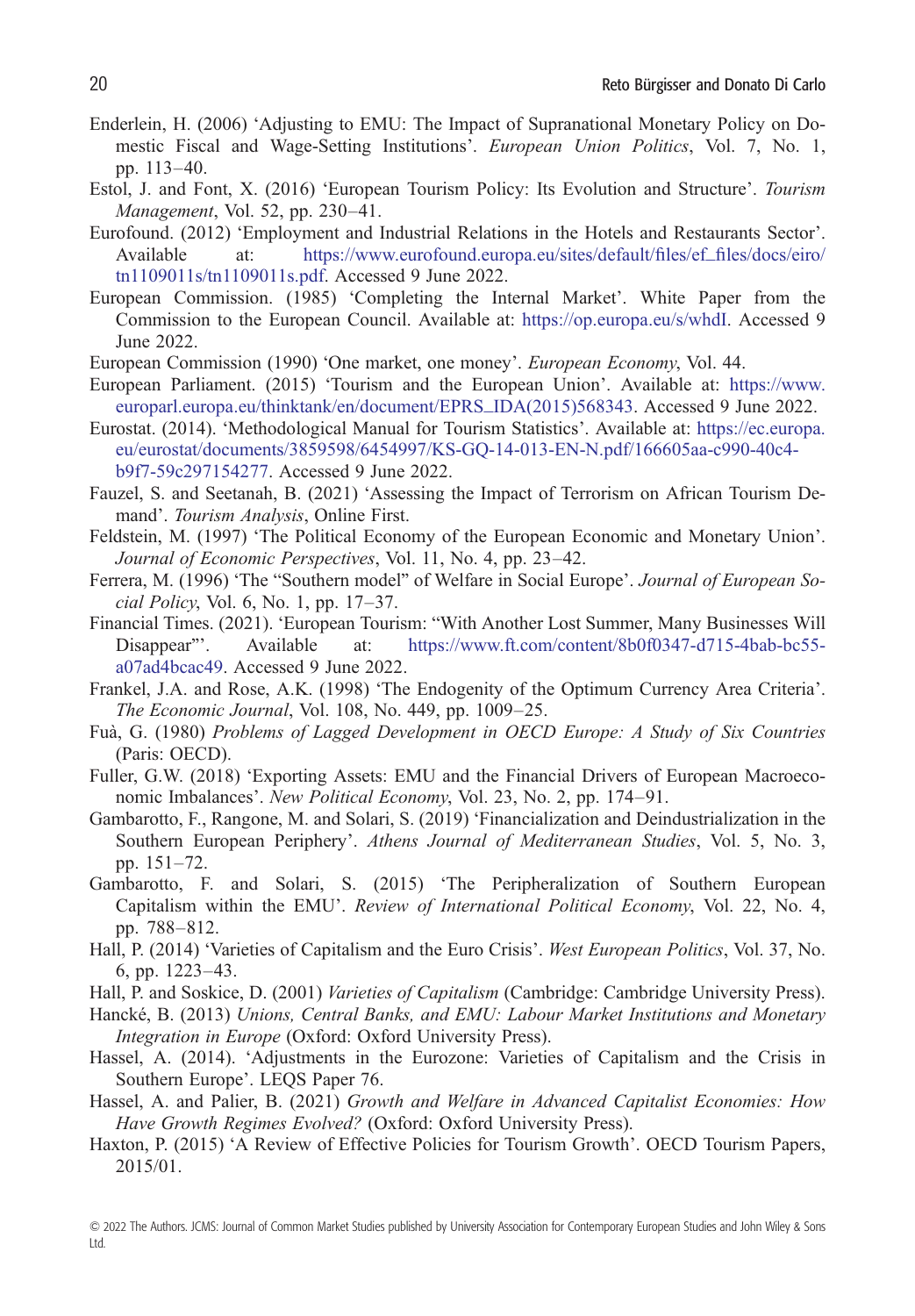- <span id="page-20-0"></span>Hodson, D. and Puetter, U. (2013) 'The European Union and the Economic Crisis'. In Cini, M. and Perez-Solorzano, N. (eds) *European Union Politics* (Oxford: Oxford University Press).
- Hopfinger, H. and Scharfenort, N. (2020) 'Tourism Geography of the MENA Region: Potential, Challenges and Risks: Editorial'. *Zeitschrift für Tourismuswissenschaft*, Vol. 12, No. 2, pp. 131–57.
- Hopkin, J. and Mastropaolo, A. (2001) 'From Patronage to Clientelism: Comparing the Italian and Spanish Experiences'. In Piattoni, S. (ed.) *Clientelism, Interests, and Democratic Representation* (Cambridge: Cambridge University Press), pp. 152–71.
- Höpner, M. and Lutter, M. (2018) 'The Diversity of Wage Regimes: Why the Eurozone is too Heterogeneous for the Euro'. *European Political Science Review*, Vol. 10, No. 1, pp. 71–96.
- Höpner, M. and Schäfer, A. (2010) 'A New Phase of European Integration: Organized Capitalisms in post-Ricardian Europe'. *West European Politics*, Vol. 33, No. 2, pp. 344–68.
- Höpner, M., & Schäfer, A. (2012). 'Integration among Unequals: How the Heterogeneity of European Varieties of Capitalism Shapes the Social and Democratic Potential of the EU'. MPIfG Discussion Paper No. 12/5.
- Iversen, T., Soskice, D. and Hope, D. (2016) 'The Eurozone and Political Economic Institutions'. *Annual Review of Political Science*, Vol. 19, pp. 163–85.
- Johnston, A. and Regan, A. (2016) 'European Integration and the Incompatibility of National Varieties of Capitalism'. *JCMS*, Vol. 54, No. 2, pp. 318–36.
- Johnston, A. and Regan, A. (2018) 'Introduction: Is the European Union Capable of Integrating Diverse Models of Capitalism?' *New Political Economy*, Vol. 23, No. 2, pp. 145–59.
- Jones, E. (2015) 'Getting the Story Right: How You Should Choose between Different Interpretations of the European Crisis (and Why You Should Care)'. *Journal of European Integration*, Vol. 37, No. 7, pp. 817–32.
- Jones, E. (2016) 'Competitiveness and the European Financial Crisis'. In Caporaso, J.A. and Rhodes, M. (eds) *The Political and Economic Dynamics of the Eurozone Crisis* (Oxford: Oxford University Press), pp. 79–99.
- Lee, C.C. and Chang, C.P. (2008) 'Tourism Development and Economic Growth: A Closer Look at Panels'. *Tourism Management*, Vol. 29, pp. 180–92.
- Lew, A.A. (2011) 'Tourism's Role in the Global Economy'. *Tourism Geographies*, Vol. 13, No. 1, pp. 148–51.
- Lijphart, A. (1963) 'Tourist Traffic and Integration Potential'. *JCMS*, Vol. 2, No. 3, pp. 251–62.
- Majone, G. (1994) 'The Rise of the Regulatory State in Europe'. *West European Politics*, Vol. 17, No. 3, pp. 77–101.
- McKinnon, R.I. (1964) 'Foreign Exchange Constraints in Economic Development and Efficient Aid Allocation'. *The Economic Journal*, Vol. 74, No. 294, pp. 388–409.
- McNamara, K.R., Matthijs, M. and Blyth, M. (2015) 'The Forgotten Problem of Embeddedness'. In Matthijs, M. and Blyth, M. (eds) *The Future of the Euro* (Oxford: Oxford University Press), pp. 21–43.
- Merler, S. and Pisani-Ferry, J. (2012) 'Sudden Stops in the Euro Area'. *Bruegel Policy Contribution*, Vol. 6, No. 12, pp. 1–13.
- Molina, O. and Rhodes, M. (2006) 'Mixed Market Economies'. *Newsletter of the European Politics & Society Section of the American Political Science Association*, Vol. 5, No. 1.
- Mongelli, F.P. (2005) 'What is European Economic and Monetary Union Telling Us about the Properties of Optimum Currency Areas?' *JCMS*, Vol. 43, No. 3, pp. 607–35.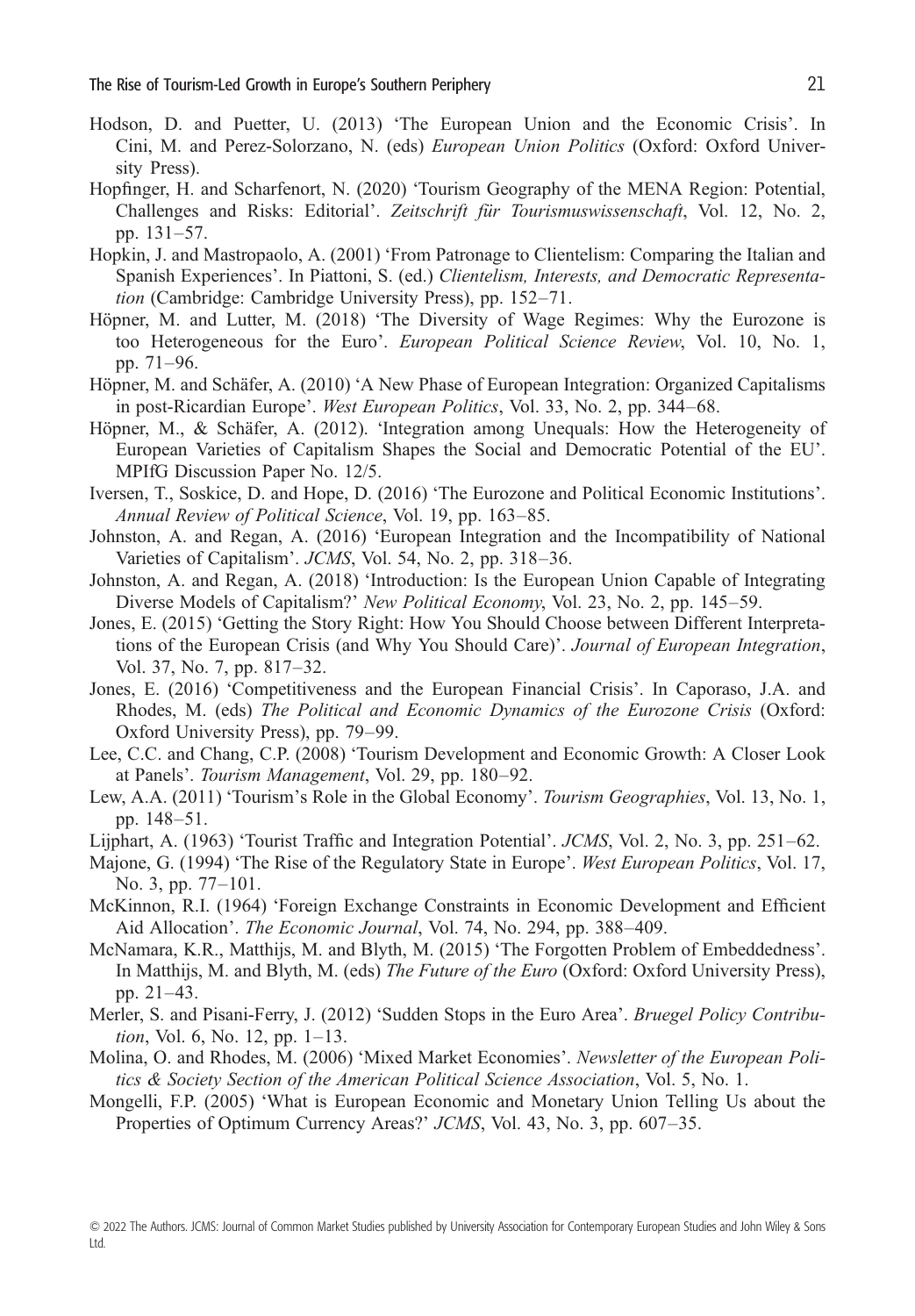- <span id="page-21-0"></span>Nölke, A. and Vliegenthart, A. (2009) 'Enlarging the Varieties of Capitalism'. *World Politics*, Vol. 61, No. 4, pp. 670–702.
- OECD (2011) *OECD Studies on Tourism: Italy: Review of Issues and Policies* (Paris: OECD).
- OECD (2012) *OECD Tourism Trends and Policies* (Paris: OECD).
- OECD (2014) *OECD Tourism Trends and Policies* (Paris: OECD).
- Perez, S. and Matsaganis, M. (2019) 'Export or Perish: Can Internal Devaluation Create Enough Good Jobs in Southern Europe?' *South European Society and Politics*, Vol. 24, No. 2, pp. 259–85.
- Pizam, A. and Smith, G. (2000) 'Tourism and Terrorism'. *Tourism Economics*, Vol. 6, No. 2, pp. 123–38.
- Regan, A. (2017) 'The Imbalance of Capitalisms in the Eurozone: Can the North and South of Europe Converge?' *Comparative European Politics*, Vol. 15, No. 6, pp. 969–90.
- Reurink, A. and Garcia-Bernardo, J. (2020) 'Competing for Capitals: The Great Fragmentation of the Firm and Varieties of FDI Attraction Profiles in the European Union'. *Review of International Political Economy*, Vol. 28, No. 5, pp. 1274–307.
- Rhodes, M.J., Epstein, R. and Börzel, T.A. (2019) 'Introduction: Peripheries in Competition? Political and Economic Development in the EU'. *West European Politics*, Vol. 42, No. 5, pp. 927–40.
- Russett, B.M. (1970) 'Interdependence and Capabilities for European Cooperation'. *JCMS*, Vol. 9, No. 2, pp. 143–50.
- Scharpf, F.W. (1999) *Governing in Europe* (Oxford: Oxford University Press).
- Scharpf, F.W. (2011) 'Monetary Union, Fiscal Crisis and the Pre-emption of Democracy'. *Journal for Comparative Government and European Policy*, Vol. 9, No. 2, pp. 163–98.
- Scharpf, F.W. (2014) 'Political Legitimacy in a Non-optimal Currency Area'. In Cramme, O. and Hobolt, S.B. (eds) *Democratic Politics in a European Union under Stress* (Oxford: Oxford University Press), pp. 19–47.
- Scharpf, F.W. (2016). 'Forced Structural Convergence in the Eurozone Or a Differentiated European Monetary Community'. MPIfG Discussion Paper No. 16/15.
- Schelkle, W. (2017) *The Political Economy of Monetary Solidarity: Understanding the Euro Experiment* (Oxford: Oxford University Press).
- Schmidt, V.A. (2002) *The Futures of European Capitalism* (Oxford: Oxford University Press).
- Scott, D. and Gössling, S. (2015) 'What Could the Next 40 Years Hold for Global Tourism?' *Tourism Recreation Research*, Vol. 40, No. 3, pp. 269–85.
- Shonfield, A. (1965) *Modern Capitalism: The Changing Balance of Public and Private Power* (Oxford: Oxford University Press).
- Simoni, M. (2020) 'Institutional Roots of Economic Decline: Lessons from Italy'. *Italian Political Science Review/Rivista Italiana di Scienza Politica*, Vol. 50, No. 3, pp. 382–97.
- Stockhammer, E. (2016) 'Neoliberal Growth Models, Monetary Union and the Euro Crisis. A Post-Keynesian Perspective'. *New Political Economy*, Vol. 21, No. 4, pp. 365–79.
- Thatcher, M. (2014) 'From Old to New Industrial Policy via Economic Regulation'. *Rivista della regolazione dei mercati*, Vol. 2, pp. 6–22.
- Tisdell, C. (1987) 'Tourism, the Environment and Profit'. *Economic Analysis and Policy*, Vol. 17, No. 1, pp. 13–30.
- UNCTAD (1998) *International Trade in Tourism-Related Services: Issues and Options for Developing Countries* (Geneva: UNCTAD).
- UNWTO. (2019). Tourism in the MENA Region. Available at: [https://www.e-unwto.org/doi/epdf/](https://www.e-unwto.org/doi/epdf/10.18111/9789284420896) [10.18111/9789284420896.](https://www.e-unwto.org/doi/epdf/10.18111/9789284420896) Accessed 9 June 2022.